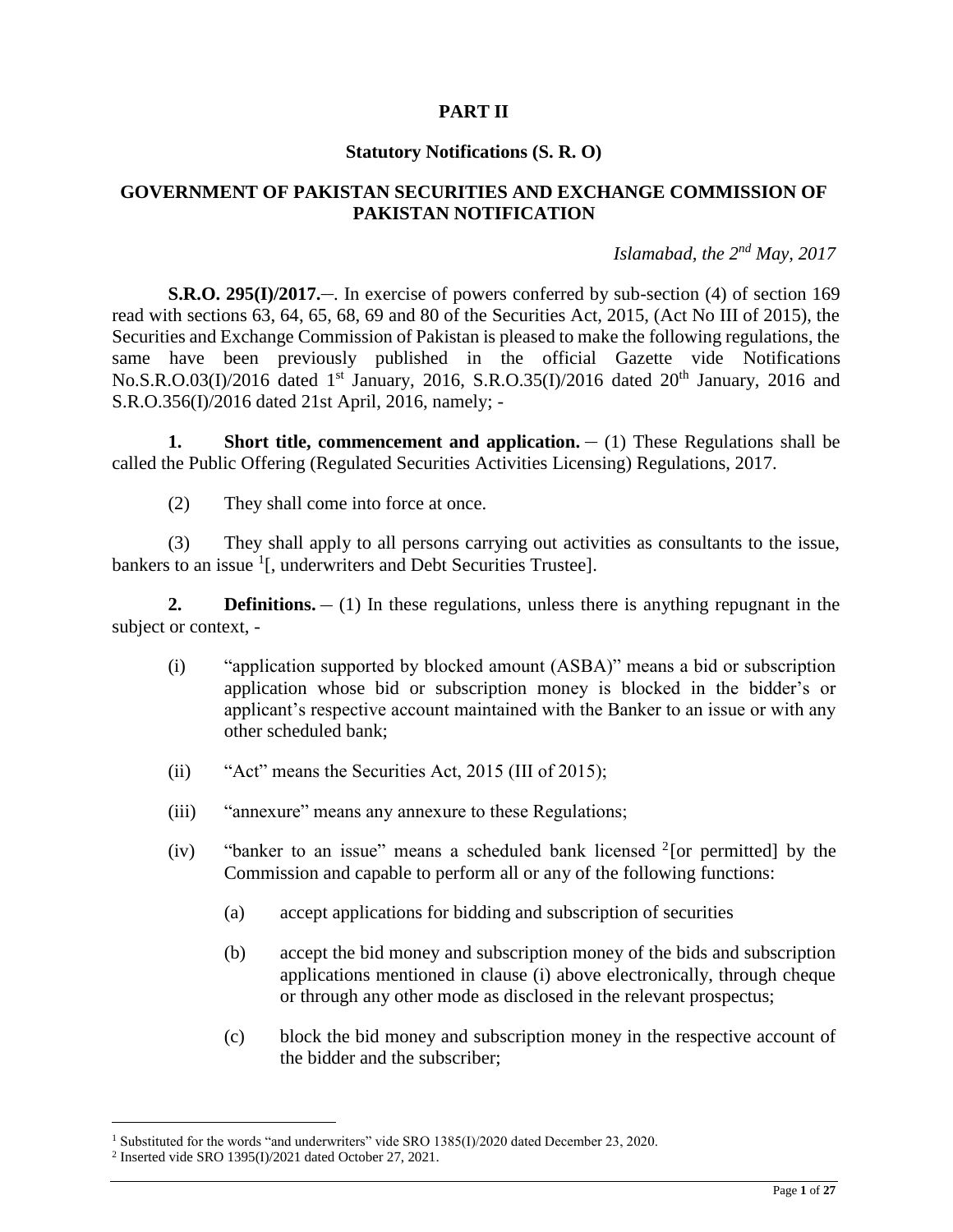- (d) unblocking or refund of bid or subscription money; and
- (e) any other related function as may be specified by the Commission from time to time;
- $3$ [(iva) "Companies Act" means the Companies Act, 2017 (XIX of 2017)];
- $^{4}$ [(v) "consultant to the issue" means a person licensed by the Commission:
	- (i) for undertaking the business of advising any person or undertaking regarding:
		- (a) compliance with or in respect of laws or regulatory requirements relating to issue or offer of securities to the public;
		- (b) arrangement, reconstruction, mergers, due diligence or take-over of a listed company, subsidiary of a listed company, company undertaking an activity licensed or registered by the Commission and any other regulated financial institution and any of its assets or liabilities;
	- (ii) to act as an Investment agent for issuance of debt securities as specified in Structuring of Debt Securities Regulations, 2020;]
- $<sup>5</sup>$ [(va) "Debt Securities Trustee" means a person licensed by the Commission under the</sup> Act and appointed as Debt securities trustee by an Issuer through execution of Trust deed;]
- (vi) "form" means a form annexed to these Regulations;
- (vii) "issue" includes issue of securities through-
	- (a) public offering by an issuer;
	- (b) an offer for sale of security to the general public by an offeror; and
	- (c) an offer of securities to the existing shareholders by a company or a body corporate <sup>6</sup>[:

Provided that issue in case of debt securities trustee also include private placement of debt securities.]

<sup>3</sup> Inserted vide S.R.O. 1569(I)/2018 dated December 26, 2018.

<sup>4</sup> Substituted for the text "(v) "consultant to the issue" means a person licensed by the Commission for undertaking the business of advising any person or undertaking regarding:

<sup>(</sup>a)compliance with or in respect of laws or regulatory requirements relating to issue or offer of securities to the public; and (b)arrangement, reconstruction, mergers, due diligence or take-over of a listed company, subsidiary of a listed company, company undertaking an activity licensed or registered by the Commission and any other regulated financial institution and any of its assets or liabilities;" vide SRO 1385(I)/2020 dated December 23, 2020.

<sup>5</sup> Inserted vide SRO 1385(I)/2020 dated December 23, 2020.

<sup>6</sup> Substituted for the semi colon (;) vide SRO 1385(I)/2020 dated December 23, 2020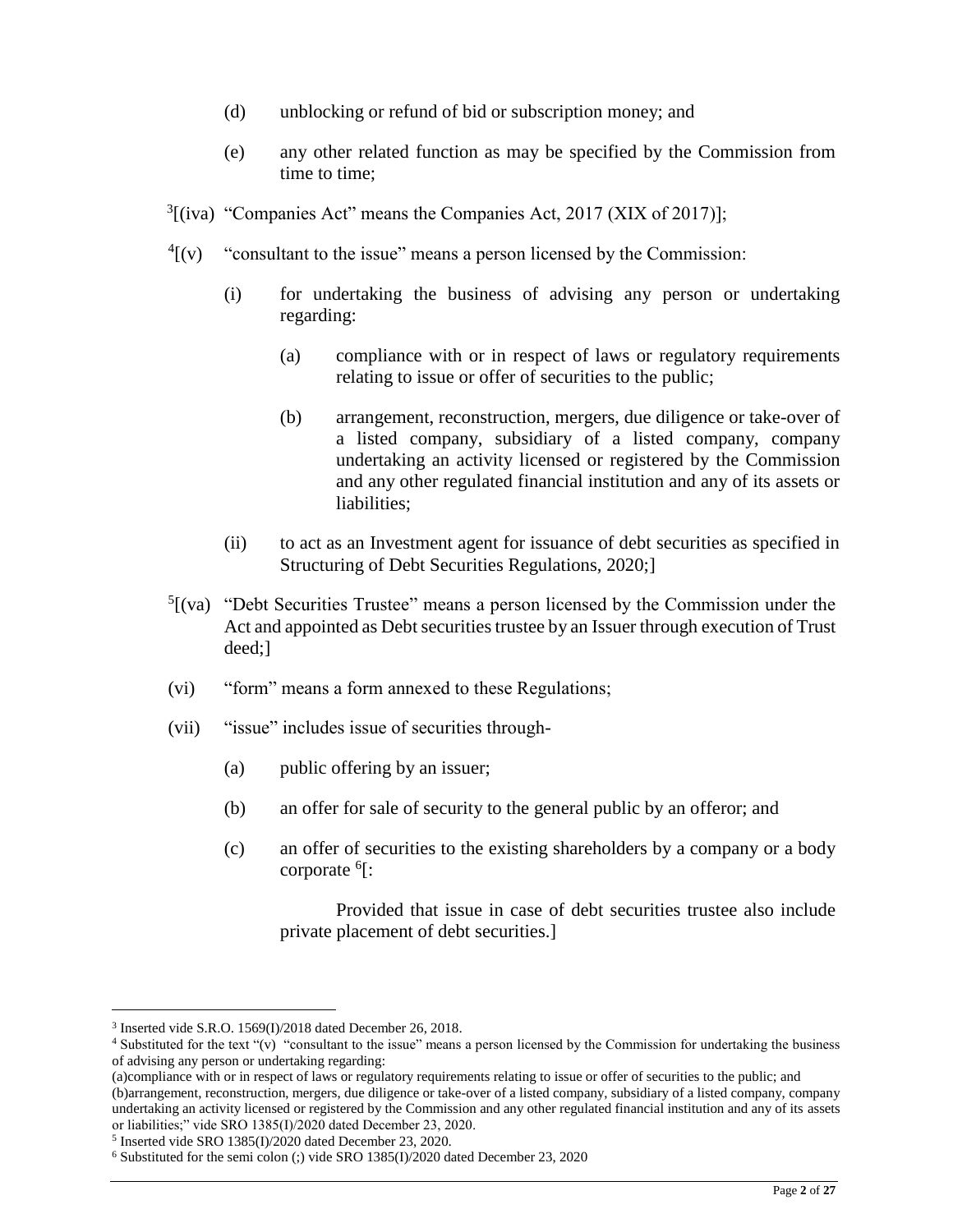- $\int$ [(viia) "issuer" shall have the same meaning as assigned to it in clause (xxvii) of section 2 of the Securities Act, 2015 (III of 2015);]
- $(viii)$  <sup>8</sup>[Omitted]
- $(ix)$  "schedule" means a schedule annexed to these Regulations;  $^{9}$ [Omitted]
- (x) "scheduled bank" has the same meaning as defined in clause (m) of section 2 of the State Bank of Pakistan Act, 1956 (XXXII of 1956)  $^{10}$ [; and]
- $<sup>11</sup>$ [(xi) "underwriter" shall have the same meaning as assigned to it in clause (lxvi) of the</sup> Securities Act, 2015 (III of 2015).]

(2) Words and expressions used but not defined in these regulations shall have the same meaning as assigned to them in the Act, the  $^{12}$ [Companies Act] and the Securities and Exchange Commission of Pakistan Act, 1997 (XLII of 1997).

## **CHAPTER I**

### **Prohibition, Eligibility and Procedure for Grant of License**

**3. Prohibition. \_** No person shall act as or perform the functions of banker to an Issue, consultant to the issue <sup>13</sup>[, underwriter and debt securities trustee] unless such person is licensed  $<sup>14</sup>$ [or has permission] by the Commission under these Regulations.</sup>

 $15$ [omitted]

 $\overline{a}$ 

**4. Eligibility criteria for license**. \_ A person may apply to the Commission for grant of license under these Regulations, if such person fulfills the conditions given in **Schedule-I**:

**5. Application and procedure for granting of license.** (1) An application for a license shall be made to the Commission on **Form A** along with the documents specified in **Annexure I** and receipt evidencing payment of non-refundable fee as specified in the **Schedule II**.

<sup>16</sup>[Provided that an applicant which is eligible for Trading and Self-Clearing or Trading and Clearing category of licence as a securities broker under the Securities Brokers (Licensing and Operations) Regulations, 2016 and has opted to apply for licence of consultant to the issue and/or underwriter as part of application for licence of a securities

<sup>7</sup> Inserted vide S.R.O. 1569(I)/2018 dated December 26, 2018.

<sup>8</sup> Clause (viii) "Ordinance" means the Companies Ordinance, 1984 (XLVII of 1984)" omitted vide S.R.O. 1569(I)/2018 dated December 26, 2018.

<sup>9</sup> The word "and" omitted vide S.R.O. 1569(I)/2018 dated December 26, 2018.

<sup>&</sup>lt;sup>10</sup> The full stop substituted with the expression "; and" vide S.R.O. 1569(I)/2018 dated December 26, 2018.

<sup>11</sup> Inserted vide S.R.O. 1569(I)/2018 dated December 26, 2018.

<sup>&</sup>lt;sup>12</sup> Substituted for the word "Ordinance" vide S.R.O. 1569(I)/2018 dated December 26, 2018.

<sup>&</sup>lt;sup>13</sup> Substituted for the words "and underwriter" vide SRO 1385(I)/2020 dated December 23, 2020

<sup>14</sup> Inserted vide SRO 1395(I)/2021 dated October 27, 2021.

<sup>&</sup>lt;sup>15</sup> Both provisos omitted vide SRO 1395(I)/2021 dated October 27, 2021.

<sup>&</sup>lt;sup>16</sup> Inserted vide SRO 76 (I)/2020 dated February 3, 2020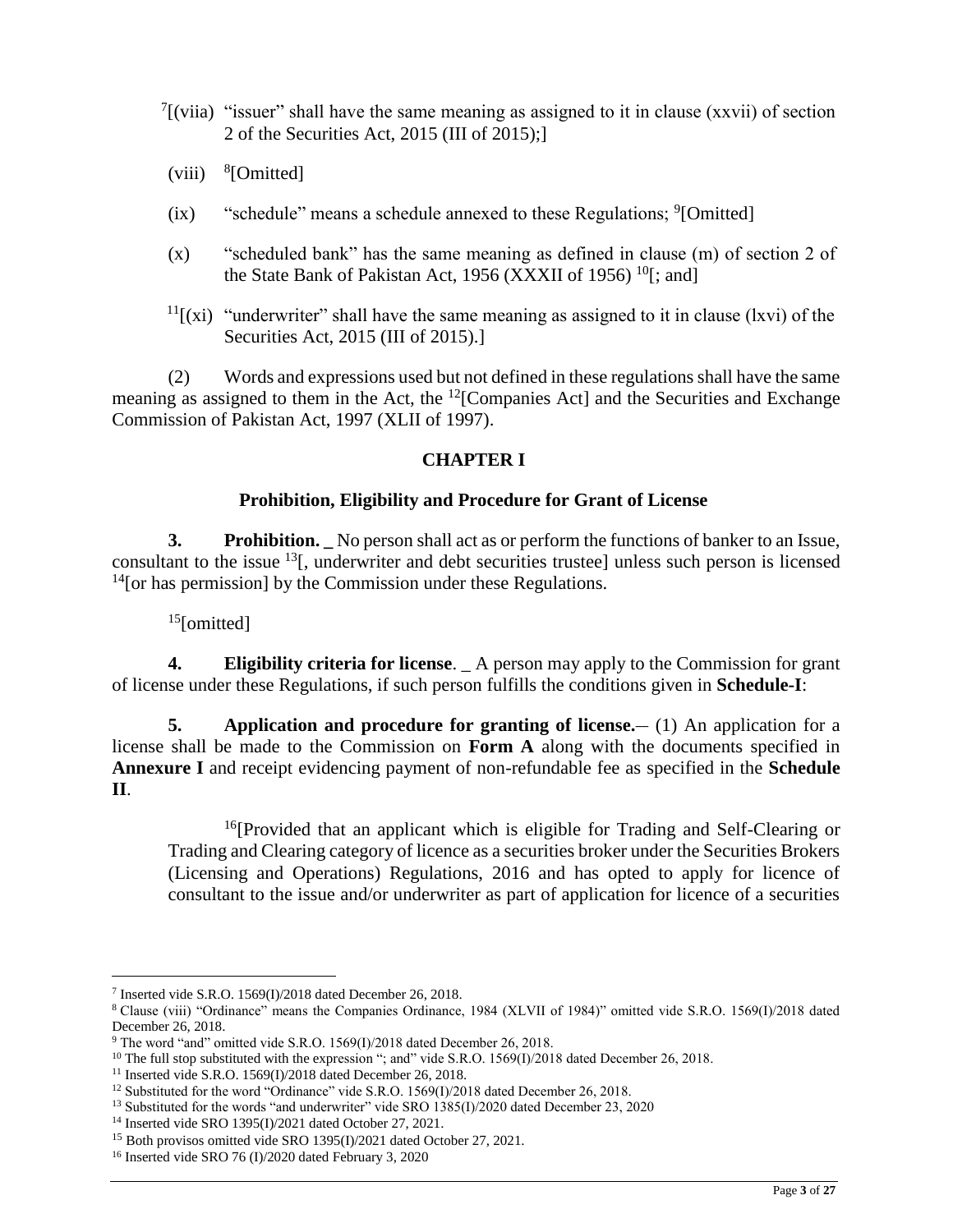broker or application for conversion to any category of securities brokers shall not be required to submit a separate application for licence under these regulations.]

(2) The Commission, while considering the application for grant of license, may require the applicant to furnish such further information or clarification regarding its activities and businesses as it deems appropriate.

(3) Any subsequent change in the information provided to the Commission at the time of filing of application under sub-regulation (1) shall be intimated to the Commission within seven working days from the date of such change.

(4) The applicant shall, if so required, by the Commission, appear before the Commission for personal representation through an officer duly authorized for this purpose in writing by the board of directors of the applicant.

**6.** Grant of license.  $- (1)$  The Commission, while considering the application made under sub-section (1) of regulation 5, shall beside the requirements mentioned under subsection (2) of section 69 of the Act inter-alia take into account the following matters, namely:-

- (a) that the applicant meets requirements of the Act, these regulations and any general or particular directions earlier given by the Commission;
- (b) that the applicant has the ability to efficiently handle its functions and honor its obligations in accordance with the Act and the rules and regulations made thereunder;
- (c) that the applicant has the necessary infrastructure including but not limited to adequate office space, infrastructure, experienced and skilled manpower to effectively and efficiently discharge its responsibilities.
- (d) earlier refusal, if any, by the Commission for grant of license under these regulations and Act;
- $17$ [(e) the applicant and its sponsors/directors or CEO are fit and proper as per section 151 of the Act]
- (f) any pending penal action against the applicant, its sponsors, directors or chief executive for an offence under the Act, the <sup>18</sup>[Companies Act] or the Securities and Exchange Commission of Pakistan Act, 1997;

<sup>19</sup>[omitted]

<sup>&</sup>lt;sup>17</sup> Substituted for the text "(e) conviction or involvement of the applicant, its sponsors, directors, or chief executive in an offence involving fraud or breach of trust;" vide SRO 1395(I)/2021 dated October 27, 2021

<sup>&</sup>lt;sup>18</sup> Substituted for the word "Ordinance" vide S.R.O. 1569(I)/2018 dated December 26, 2018.

<sup>&</sup>lt;sup>19</sup> Deleted the text "(g) any over dues or defaults, irrespective of the amount, appearing in the reports of the Credit Information Bureau of the State Bank of Pakistan of the following,-

<sup>(</sup>I) the applicant, its sponsors, chief executive, directors and associates; and

<sup>(</sup>II) the companies, firms, sole proprietorship where the chief executive, directors and sponsors of the applicant are chief executive, directors

<sup>(</sup>other than nominee director) or sponsors;

<sup>(</sup>h) The applicant's past experience/ track record, if any; " vide SRO 1395(I)/2021 dated October 27, 2021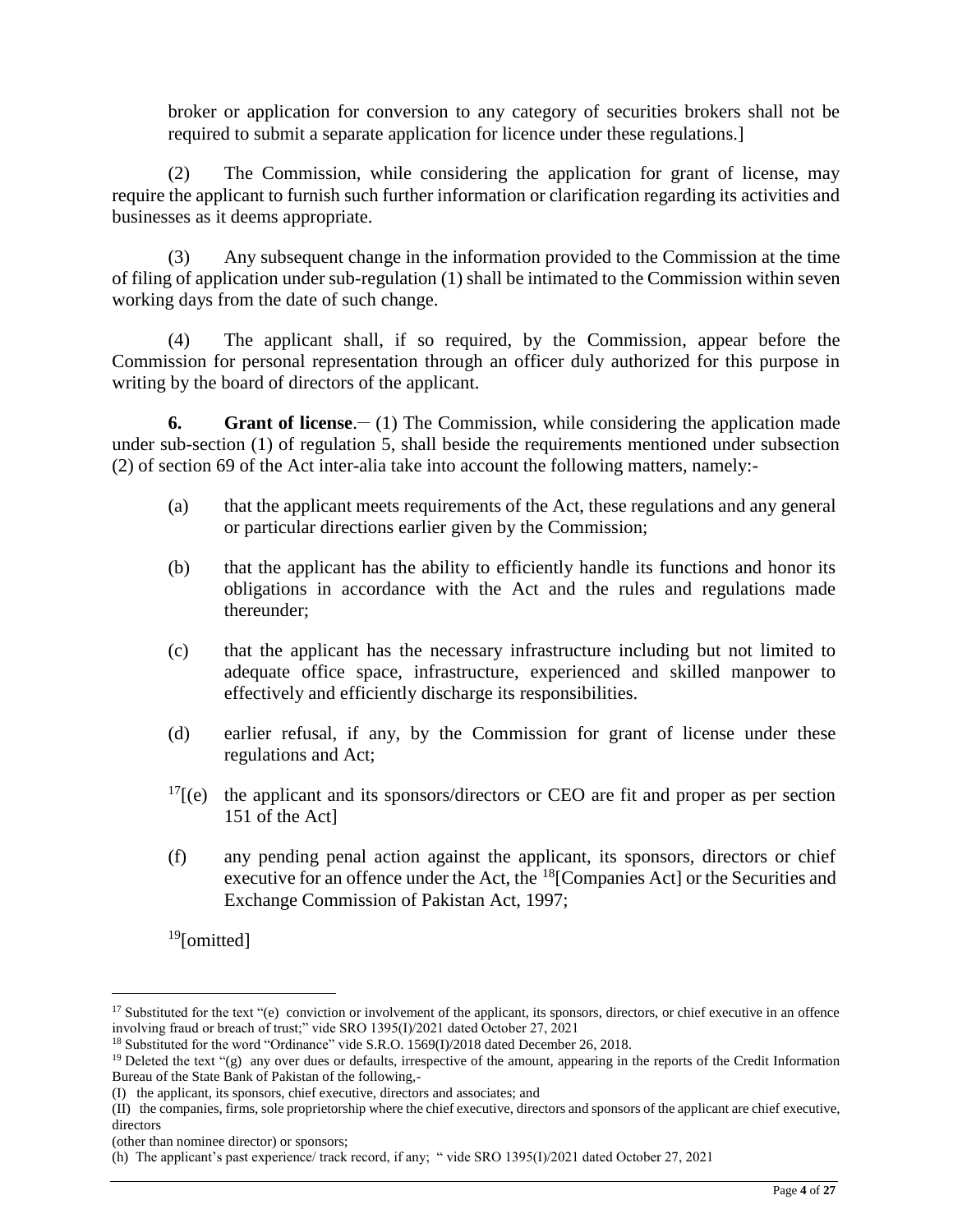- (i) the experience and expertise of the relevant employees; and
- (j) any other matter as is deemed necessary by the Commission.

(2) The Commission, if deems necessary, may seek additional information about the applicant from other agencies and regulatory bodies and may also conduct a pre-license assessment or a visit of the premises of the applicant to verify the genuineness of the submitted information.

(3) The Commission on being satisfied, after conducting such inquiries and after obtaining such further information as it deems appropriate, that-

- (a) the applicant is eligible for license;
- (b) the applicant is in compliance with the provisions of the Act, these regulations and any directive, guidelines, or code issued thereunder; and
- (c) it is in the interest of capital market;

may grant a license to the applicant on **Form B** subject to such conditions or restrictions as it considers necessary.

(4) The license shall remain valid for a period of one year from the date of its grant unless it is restricted, suspended or cancelled earlier by the Commission

**7.** Renewal of License. <sup>20</sup> [(1) Subject to the provisions of the Act and these regulations, consultant to the issue or underwriter <sup>21</sup>[or Debt Securities Trustee] shall, one month prior to the date of expiry of its license, apply to the Commission on Form C along with an undertaking that it is compliant with all the regulatory requirements]  $^{22}$ [:

Provided that a securities broker having valid license to act as consultant to the issue or underwriter shall apply, to the Commission in Form C of these Regulations or Form C of Securities Brokers (Licensing & Operations) Regulations, 2016 along with an undertaking stating that it is in compliance with all regulatory requirements.]

(2) The Commission upon being satisfied that the applicant continues to meet the requirements for licensing and is eligible for renewal of license shall renew the license and issue a certificate of renewal of license to the applicant on **Form D**.

(3) Where the application for renewal of license is made within such time period as specified in sub-regulation (1) but has not been decided by the Commission, the license shall continue to be valid until the application for renewal is decided by the Commission.

(4) While granting renewal of license, the Commission may, in addition to the criterion laid down for grant of a license, also take into account the past performance of the applicant.

<sup>&</sup>lt;sup>20</sup> Substituted for the text "(1) Subject to the provisions of the Act and these regulations, a banker to an issue or consultant to the issue or underwriter shall, one month prior to the date of expiry of its license, apply to the Commission on **Form C** along with all the documents as specified in **Annexure III** and receipt evidencing payment of non-refundable fee as specified in **Schedule- II** for renewal of its license." Vide SRO 76 (I)/2020 dated February 3, 2020

<sup>21</sup> Inserted vide SRO 1385(I)/2020 dated December 23, 2020

<sup>22</sup> Inserted vide SRO 1395(I)/2021 dated October 27, 2021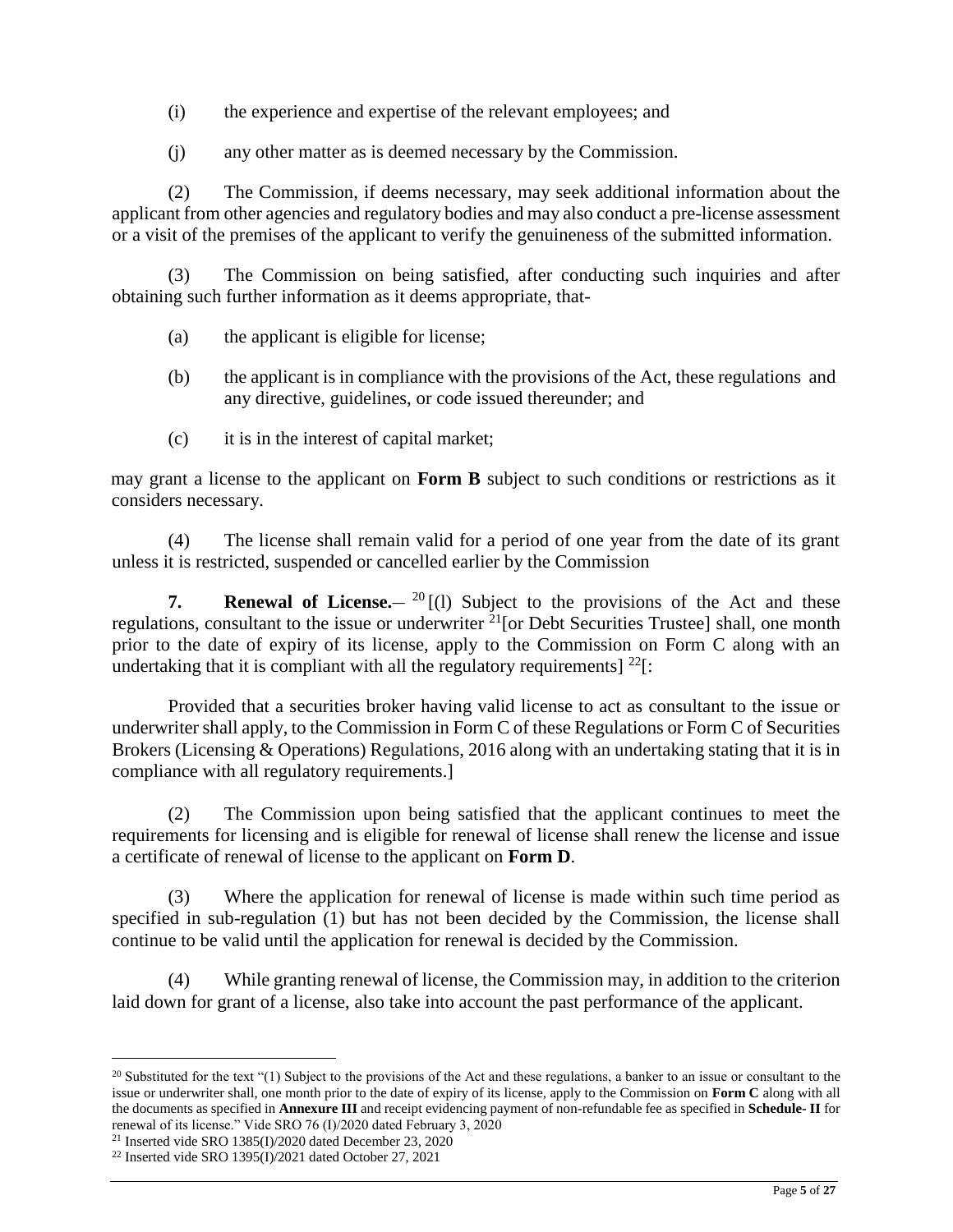**8. Procedure where license is not granted or renewed.\_\_ (**1) The Commission, after giving a reasonable opportunity of being heard to the applicant, may refuse to grant or renew the licence if in opinion of the Commission such applicant does not fulfill the requirements prescribed in these regulations or where the Commission after taking into account the facts, is of the view that it is not in the public interest or in the interest of the capital market to grant or renew such licence.

(2) The refusal to grant a licence or to renew a licence shall be communicated to the applicant within sixty days of the receipt of application under regulation 6 or 7, as the case may be, stating therein the grounds on which the application has been rejected.

(3) The applicant whose application for grant of a licence or renewal thereof is refused by the Commission shall, from the date of receipt of the decision of the Commission under subregulation (2), cease to act, or to perform the functions, as banker to an issue or consultant to the issue or underwriter  $^{23}$  [or Debt Securities Trustee] in any new issue.

(4) The banker to an issue or consultant to the issue or underwriter whose application for renewal of licence is refused by the Commission shall continue to act as banker to an issue or consultant to the issue or underwriter in all the ongoing issues in which they are acting as banker to an issue or consultant to the issue or underwriter till the completion of such issue.

 $24$ [(4a) A Debt securities trustee whose application for renewal of license is refused by the Commission shall continue to act as such in all previous Issues in which it is acting as Debt securities trustee till the appointment of any other Debt securities trustee by the issuer or complete redemption of such Issues, whichever is earlier:

Provided that the appointment of any other Debt securities trustee should be made within such time period as mentioned in the refusal order but not exceeding 60 days from the date of such refusal.]

(5) The banker to an issue or consultant to the issue or underwriter  $^{25}$  [or Debt Securities Trustee] whose application for renewal of license is refused shall intimate all their existing customers, if any, of this fact within a period of fourteen days from the date of receipt of such refusal.

<sup>26</sup>[**9. Duties and Functions**. – A banker to an issue, consultant to the issue, Debt Securities Trustee and underwriter shall perform their duties and functions and discharge their obligations  $27$  [and responsibilities] as specified in the Public Offering Regulations, 2017; Structuring of Debt Securities Regulations, 2020 and Listed Companies (Substantial Acquisition of Voting Shares and Takeovers) Regulations, 2017, as applicable] [:

Provided that in case of scheduled bank, investment finance service license holder and development financial institution registered with the securities exchange as market maker for debt

<sup>23</sup> Inserted vide SRO 1385(I)/2020 dated December 23, 2020

<sup>24</sup> Inserted vide SRO 1385(I)/2020 dated December 23, 2020

<sup>25</sup> Inserted vide SRO 1385(I)/2020 dated December 23, 2020

<sup>26</sup> Substituted for the text "**9. Duties and Functions**. -A banker to an issue, consultant to the issue and underwriter shall perform their duties and functions and discharge their obligations as specified in the Public Offering Regulations, 2017 and Listed Companies (Substantial Acquisition of Voting Shares and Takeovers) Regulations, 2017." Vide SRO 1385(I)/2020 dated December 23, 2020

<sup>27</sup> Inserted vide SRO 1395(I)/2021 dated October 27, 2021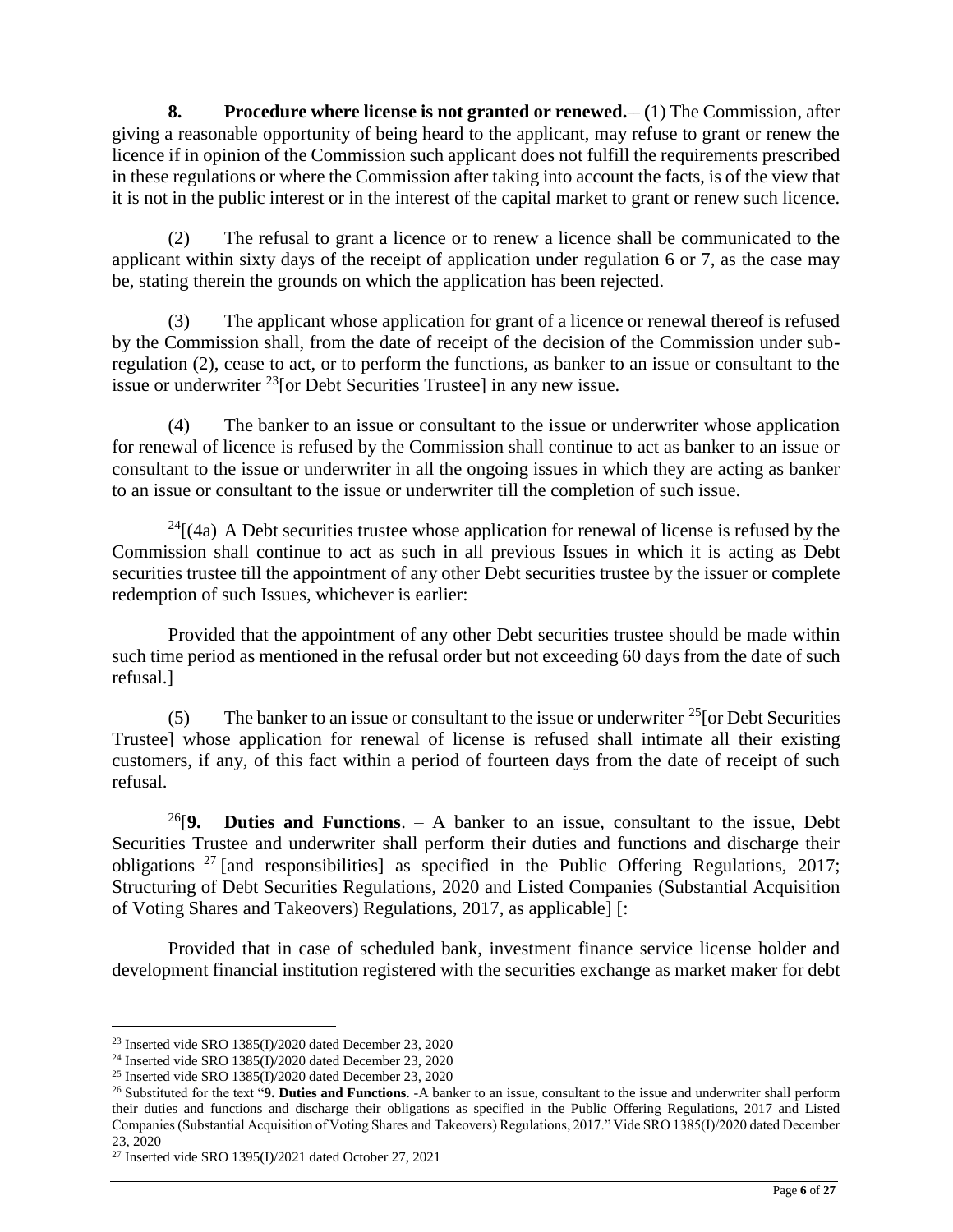securities, it shall be compliant with all the requirements laid down by the securities exchange relating to market making.]

**10. Procedure for voluntary cancellation of license.**  $-{}^{28}$ [(1) A banker to an issue or consultant to the issue or underwriter or debt securities trustee may voluntarily apply to the Commission for cancellation of its license  $^{29}$ [or permission] at least three months prior to the date of expiry of its license.]

(2) The Commission may, upon being satisfied that the banker to an issue or consultant to the issue or underwriter  $30$  [or debt securities trustee] has completed all the formalities for closure of business, accept the application made under sub-regulation (1) and cancel the license of such banker to an issue or consultant to the issue or underwriter  $31$  [or debt securities trustee or revoke permission granted to them].

(3) Upon cancellation of license  $^{32}$ [or revocation of permission], name of the banker to an issue or consultant to the issue or underwriter  $^{33}$  [or debt securities trustee] shall be excluded from the register of the regulated persons maintained by the Commission under section 72 of the Act.

**11.** Maintenance of records by Underwriter and Consultant to the Issue.  $- (1)$  In addition to the requirements of section 79 of the Act, banker to an issue or consultant to the issue or underwriter shall also properly maintain all record relating to the Issue to which it is acting as a banker to an issue or consultant to the issue or underwriter for a period of at least ten years from the date of completion of its assignment.

- (2) The Underwriter and Consultant to the Issue shall, -
- (a) ensure that the record is kept at such a place and maintained in such a manner that the Commission or any person appointed by it has easy access to it; and
- (b) establish and follow record retention policy which shall ensure that all relevant legal and regulatory requirements are complied with.

<sup>&</sup>lt;sup>28</sup> Substituted for the text "(1) A banker to an issue or consultant to the issue or underwriter may voluntarily apply to the Commission for cancellation of its licence at least three months prior to the date of expiry of its licence." vide SRO 1385(I)/2020 dated December 23, 2020

<sup>29</sup> Inserted vide SRO 1395(I)/2021 dated October 27, 2021

<sup>30</sup> inserted vide SRO 1395(I)/2021 dated October 27, 2021

<sup>&</sup>lt;sup>31</sup> Inserted vide SRO 1395(I)/2021 dated October 27, 2021

 $32$  Inserted vide SRO 1395(I)/2021 dated October 27, 2021

<sup>33</sup> inserted vide SRO 1395(I)/2021 dated October 27, 2021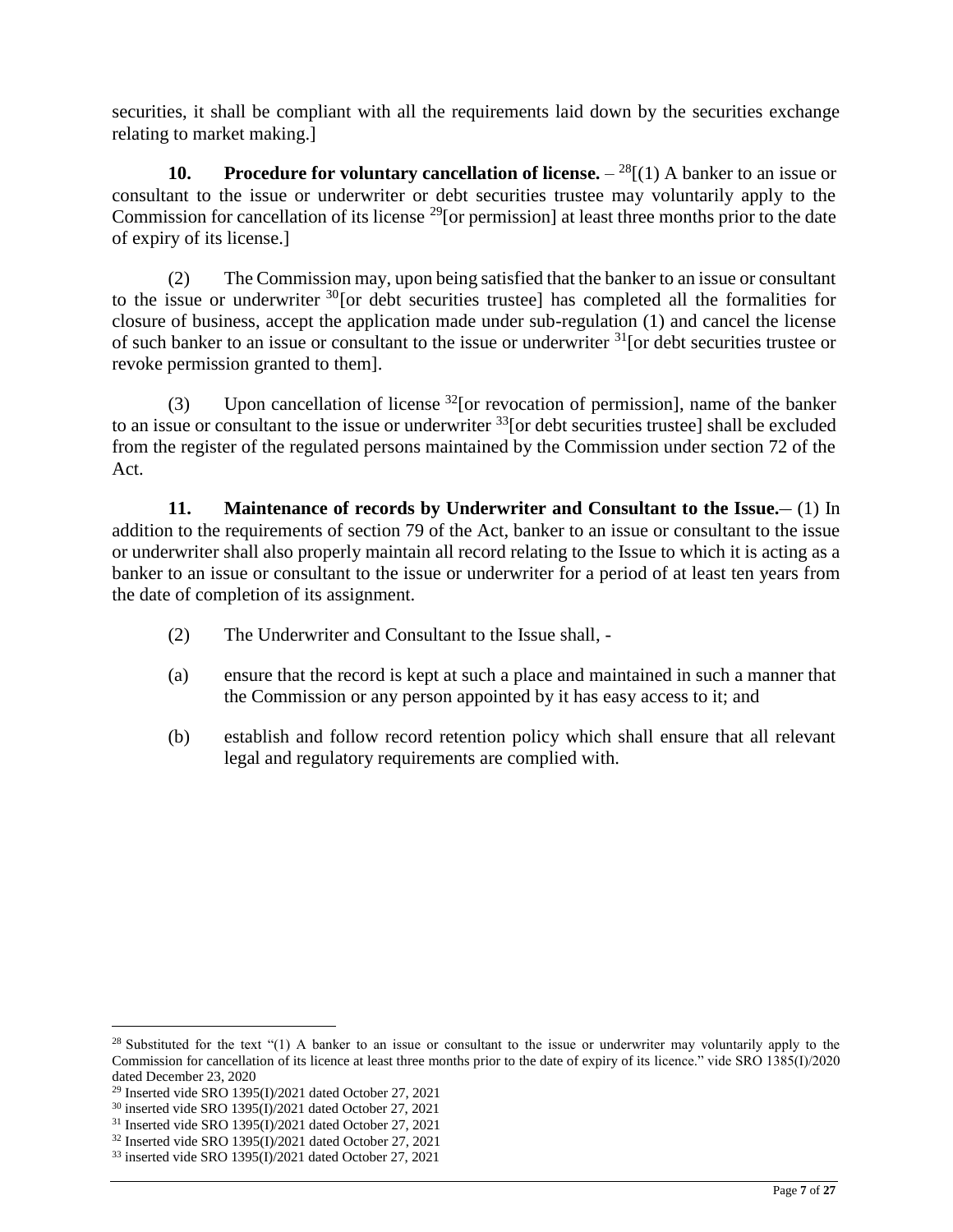<sup>34</sup>[**12. Exemption to financial institutions from licensing requirements in case of Underwriter, banker to an issue<sup>35</sup>[, consultant to the issue] and debt securities trustee. -** (1) In terms of section 64 of the Act, a development financial institution and scheduled bank shall be exempt from the licensing requirements to act as an underwriter, a banker to an issue<sup>36</sup>[, consultant to the issue]and debt securities trustee as given in regulation 5, 6 and 7, subject to the condition that it meets all eligibility criteria given in Schedule-I:

Provided that in case of exemption relating to debt securities trustee, sub-clause (i) and sub-clause (ii) of clause 4 of schedule-I shall not be applicable.

 $37$ [(2) Any development financial institution and scheduled bank shall obtain permission of the Commission prior to commencing the business as underwriter, a banker to an issue, consultant to the issue and debt securities trustee and the said development financial institution and scheduled bank shall submit a board resolution authorizing it to undertake the business as an underwriter, a banker to an issue, consultant to the issue and debt securities trustee along with documents specified in Annexure I of these Regulations. The development financial institution to act as an underwriter and scheduled bank to act as a banker to an issue shall pay a non-refundable fee of Rs. 500,000 and to act as Consultant to an issue, a scheduled bank and Development Financial Institution shall pay a non-refundable fee of Rs. 200,000/-. The scheduled bank to act as underwriter shall pay a non-refundable fee of Rs. 250,000/-.]

(3) In case of debt securities trustee, development financial institution and scheduled bank shall pay non-refundable fee of Rs. 100,000.

<sup>&</sup>lt;sup>34</sup> Substituted for the text "12. Exemption to financial institutions from licensing requirements in case of Underwriter and banker to an issue: (1) In terms of section 64 of the Act, a development financial institution and scheduled bank shall be exempt from the licensing requirements to act as an underwriter and a banker to an issue as given in regulation 5, 6 and 7, subject to the condition that it meets all eligibility criteria given in Schedule-I.

<sup>(2)</sup> Any development financial institution and scheduled bank shall obtain approval of the Commission prior to commencing the business as underwriter and a banker to an issue. The said development financial institution and scheduled bank shall submit a board resolution authorizing it to undertake the business as an underwriter and a banker to an issue. The development financial institution to act as an underwriter and scheduled bank to act as a banker to an issue shall pay a non-refundable fee of Rs. 500,000/. In case of scheduled bank to act as underwriter, it shall pay a non-refundable fee of Rs. 250,000/-

<sup>(3)</sup> Any development financial institution and scheduled bank while acting as an underwriter and a banker to an issue shall remain compliant with all the requirements of these Regulations and Public Offering Regulations 2017.

<sup>(4)</sup> Within one month of the end of each calendar year, every development financial institution engaged in the business of underwriting shall submit an affidavit along with a fee of Rs 100,000/- that it is compliant with all the requirements of these Regulations.

Provided that a scheduled bank already licensed as an underwriter or a banker to an issue, one month prior to expiry of its existing license shall submit an affidavit that it is compliant with all the requirements of these Regulations.

Provided further that within one month of the end of each calendar year a scheduled bank engaged in the business of underwriter and banker to an issue under regulation  $12(2)$  shall submit an affidavit that it is compliant with all the requirements of these Regulations.

<sup>(5)</sup> Any development financial institution and scheduled bank shall become ineligible to act as underwriter and a banker to an issue if it is non-compliant with any of the requirements of these Regulations including non-submission of affidavit on annual basis." vide SRO 1385(I)/2020 dated December 23, 2020

<sup>35</sup> Inserted vide SRO 1395(I)/2021 dated October 27, 2021

<sup>36</sup> Inserted vide SRO 1395(I)/2021 dated October 27, 2021

<sup>&</sup>lt;sup>37</sup> Substituted for the text "(2) Any development financial institution and scheduled bank shall obtain approval of the Commission prior to commencing the business as underwriter, a banker to an issue and debt securities trustee and the said development financial institution and scheduled bank shall submit a board resolution authorizing it to undertake the business as an underwriter, a banker to an issue and debt securities trustee. The development financial institution to act as an underwriter and scheduled bank to act as a banker to an issue shall pay a non-refundable fee of Rs. 500,000/. The scheduled bank to act as underwriter shall pay a nonrefundable fee of Rs. 250,000/-." Vide SRO 1395(I)/2021 dated October 27, 2021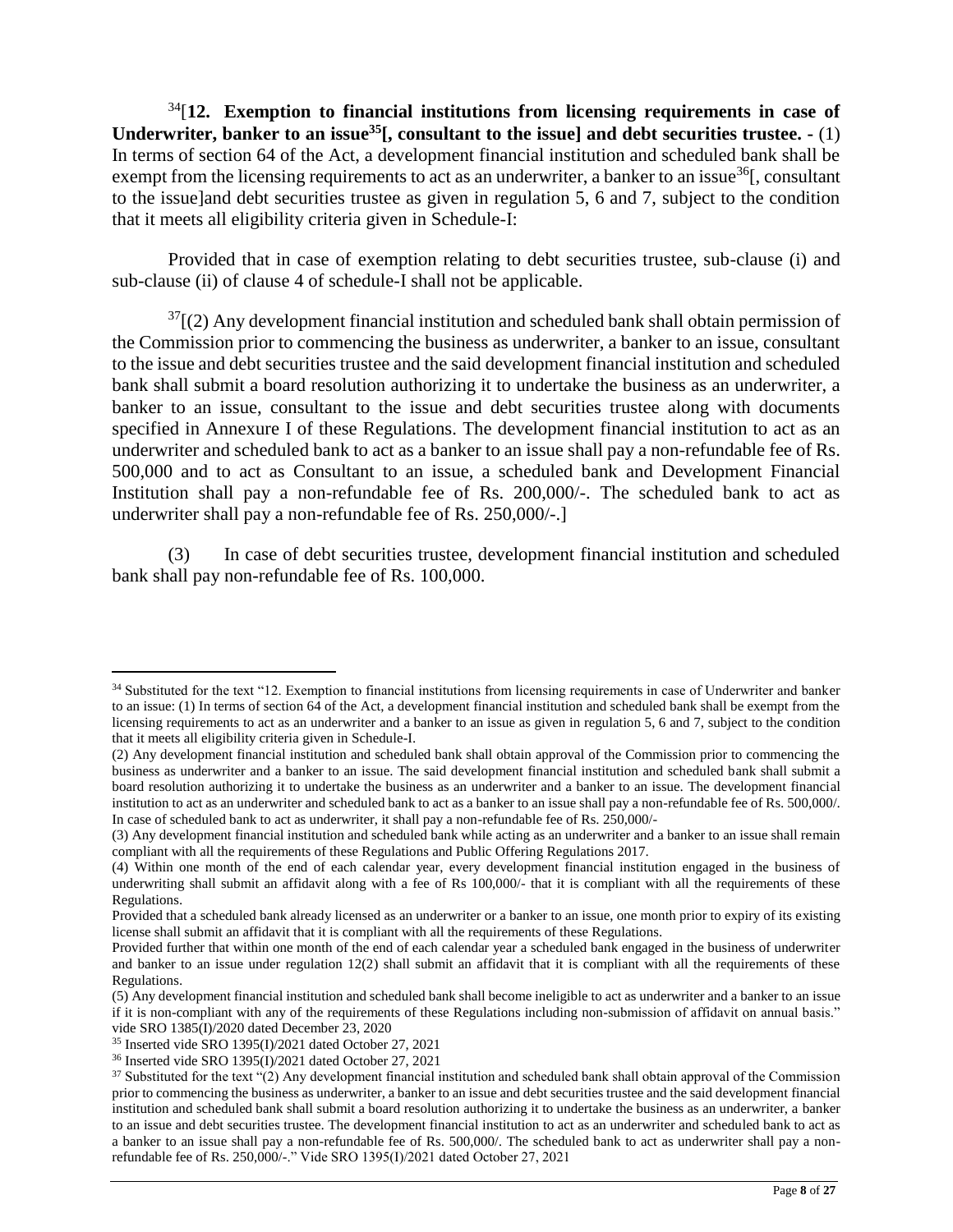(4) Any development financial institution and scheduled bank while acting as an underwriter, a banker to an issue<sup>38</sup>[, consultant to the issue] and debt securities trustee shall remain compliant with all the requirements of these Regulations, Public Offering Regulations 2017 and structuring of debt securities regulations, 2020, where applicable.

(5) Within one month of the end of each calendar year, every development financial institution and bank engaged in the business of debt securities trustee shall submit an affidavit along with a fee of Rs. 100,000 that its compliant with all the requirements of these regulations.

 $39$ [(5a) within one month of the end of each calendar year, every development financial institution engaged in the business of underwriting <sup>40</sup>[and consultant to the issue] shall submit an affidavit along with a fee of Rs. 100,000/- that it is compliant with all the requirements of these Regulations.

Provided that a scheduled bank already licensed as an underwriter or a banker to an issue, <sup>41</sup> [or consultant to an issue] one month prior to expiry of its existing license shall submit an affidavit that it is compliant with all the requirements of these Regulations

Provided further that within one month of the end of each calendar year a scheduled bank engaged in the business of underwriter<sup>42</sup>. Consultant to the issue] and banker to an issue under regulation 12(2) shall submit an affidavit that it is compliant with all the requirements of these Regulations]  $^{43}$ [:

Provided also that a scheduled bank which has permission or license to act as banker to an issue under Regulation (5) or Regulation 12(2) respectively of these Regulations, within one month of the end of each calendar year or one month prior to expiry of its existing license as the case may be, shall pay fee of Rs. 250,000/ to the Commission.]

(6) Any development financial institution and scheduled bank shall become ineligible to act as underwriter, a banker to an issue<sup>44</sup>. consultant to the issue] and debt securities trustee if it is non-compliant with any of the requirements of these Regulations including non-submission of affidavit [or applicable fee] on annual basis.]

**13. Repeal and Savings.** (1) The Underwriters Rules, 2015 shall stand repealed.

(2) Save as otherwise specifically provided in these Regulations, nothing in these Regulations shall effect or be deemed to affect anything done, action taken, investigation or proceedings commenced, order made, unless withdrawn, conveyance, mortgage deed, document or agreement made, fee directed or paid or accrued, resolution passed, direction given, proceedings taken or instrument executed or issued, under or pursuant to repealed Underwriters Rules, 2015 and any such things, action, investigation, proceedings, order, appointment, conveyance, mortgage deed, document, agreement, fee, resolution, direction, proceedings or instrument shall if in force at the coming into force on these Regulations and not inconsistent with any of the provisions of

<sup>38</sup> Inserted vide SRO 1395(I)/2021 dated October 27, 2021

<sup>39</sup> Inserted vide SRO 50(I)/2020 dated January 18, 2021

<sup>40</sup> Inserted vide SRO 1395(I)/2021 dated October 27, 2021

<sup>41</sup> Inserted vide SRO 1395(I)/2021 dated October 27, 2021

<sup>&</sup>lt;sup>42</sup> Inserted vide SRO 1395(I)/2021 dated October 27, 2021

<sup>43</sup> Inserted vide SRO 1395(I)/2021 dated October 27, 2021

<sup>44</sup> Inserted vide SRO 1395(I)/2021 dated October 27, 2021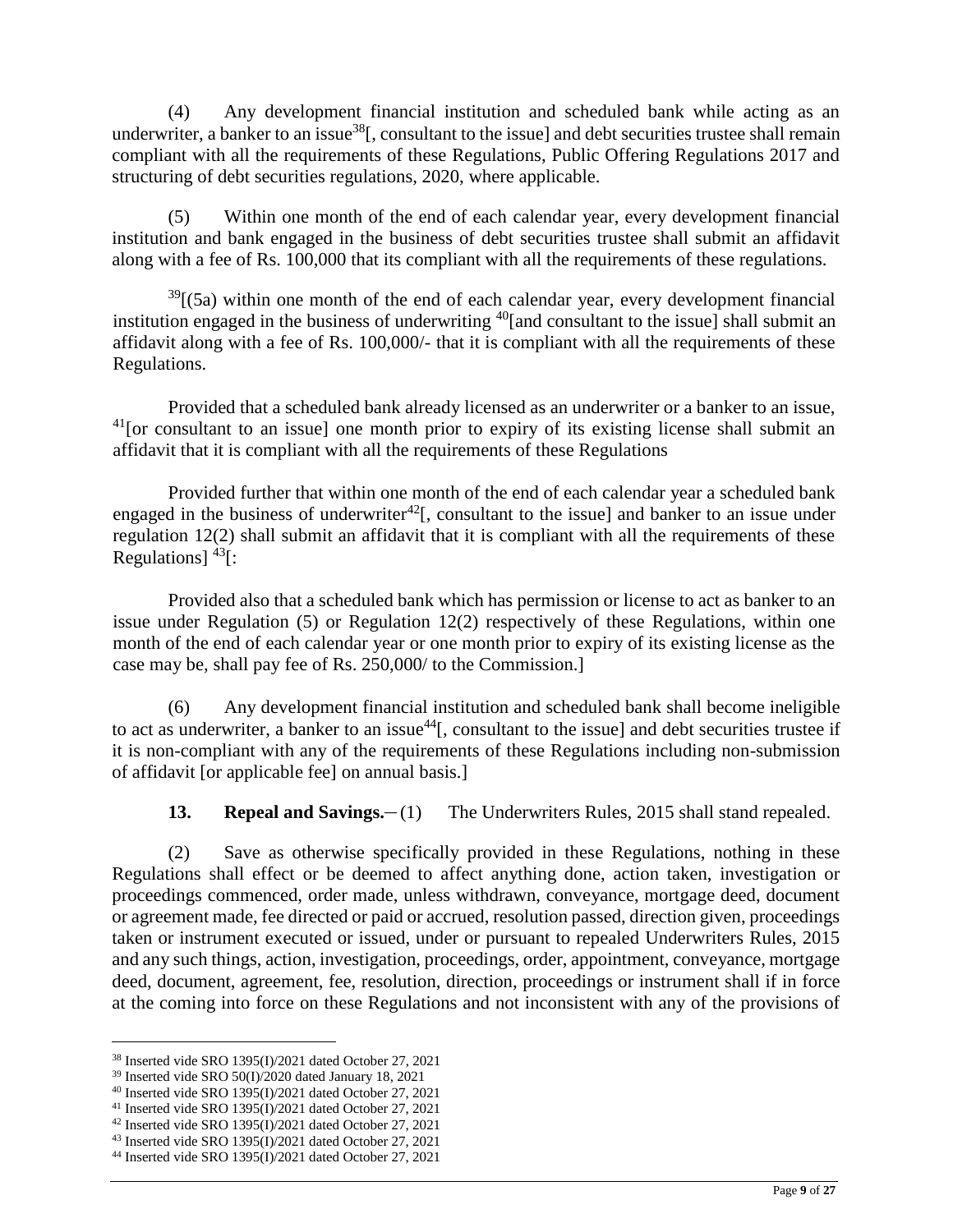these Rules continue to be in force and have effect as if it were respectively done, taken, commenced, made, directed, passed, given, executed or issued under these regulations.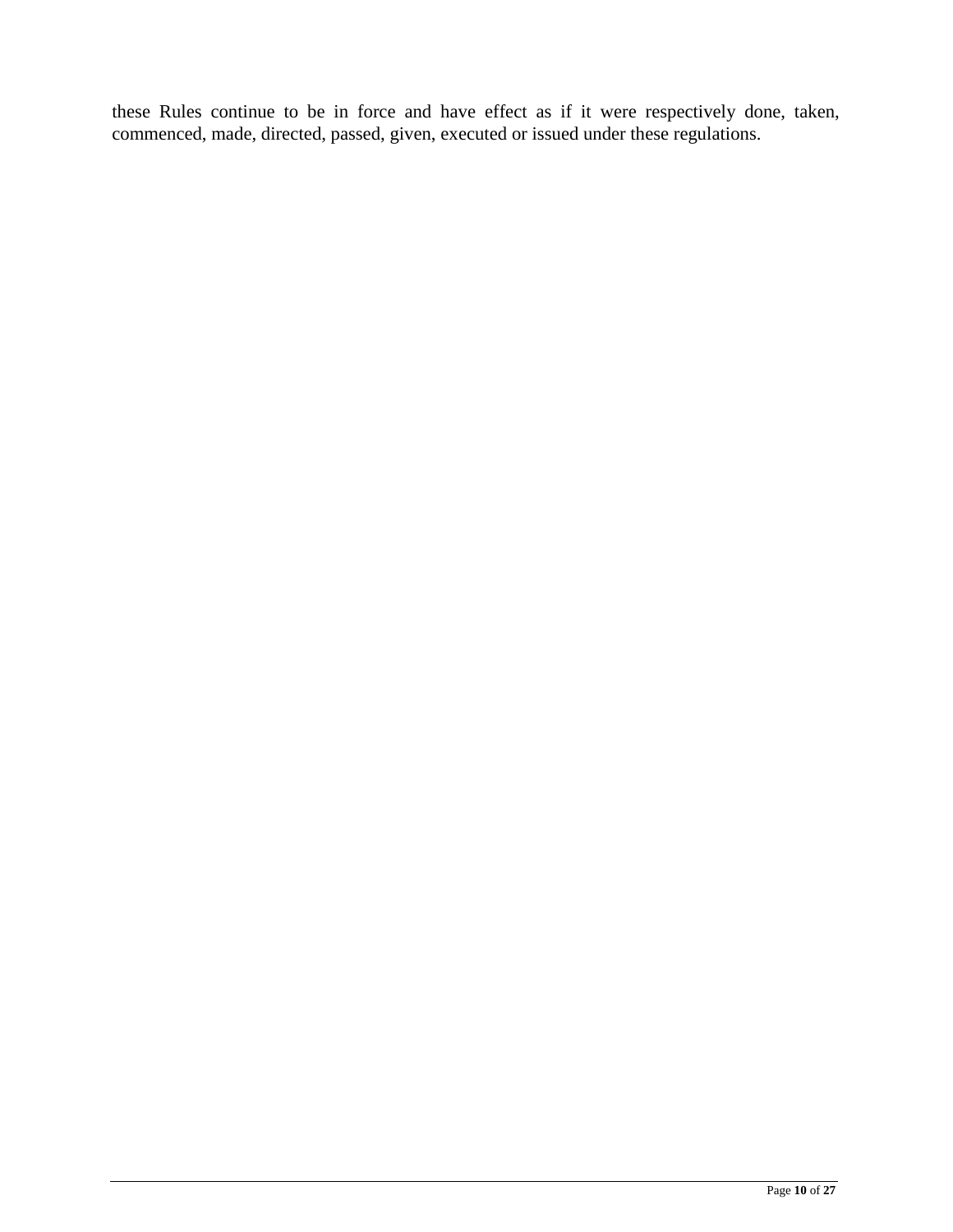### **SCHEDULE I**

#### *[See regulation 4]*  **Eligibility criteria for license**

#### **1. General Conditions**

- (i) it is authorized by its articles and memorandum of association to act as a banker to an issue or consultant to the issue or underwriter<sup>45</sup> [or debt securities trustee];
- (ii) it meets all the regulatory requirements required under the law governing its principal business; and
- (iii) it has employed at least one person at senior level who has at least five years' experience in the area of corporate finance or issue and offer of securities to the public or underwriting or accountancy or law or merger, acquisitions and reconstruction or any other relevant financial market experience as may be considered appropriate by the Commission.

Explanation: - In case, the company chief executive or any executive director meets the above experience requirement, it would be assumed to have complied with this eligibility requirement.

 $46$ [Provided that paragraph (iii) shall not apply in case of Debt Securities Trustee.]

#### **2. Specific Conditions:**

- (1) Banker to an issue:
	- (i) it is a scheduled bank;
	- (ii) it has presence in all the provinces of the country through its branches providing e-banking services;
	- (iii) it is rated by a credit rating company licensed by the Commission;  $47$ [ ]
	- (iv) It has the ability to;
		- (a) block the bid money and subscription money in the respective account of the bidder and the subscriber; and
		- (b) unblock or refund the bid money and subscription money.
- (2) Consultant to the issue:
	- (i) it is

<sup>45</sup> Inserted vide SRO 1385(I)/2020 dated December 23, 2020

<sup>&</sup>lt;sup>46</sup> Inserted vide SRO 1385(I)/2020 dated December 23, 2020

<sup>47</sup> Deleted the word "and" vide SRO 1395(I)/2021 dated October 27, 2021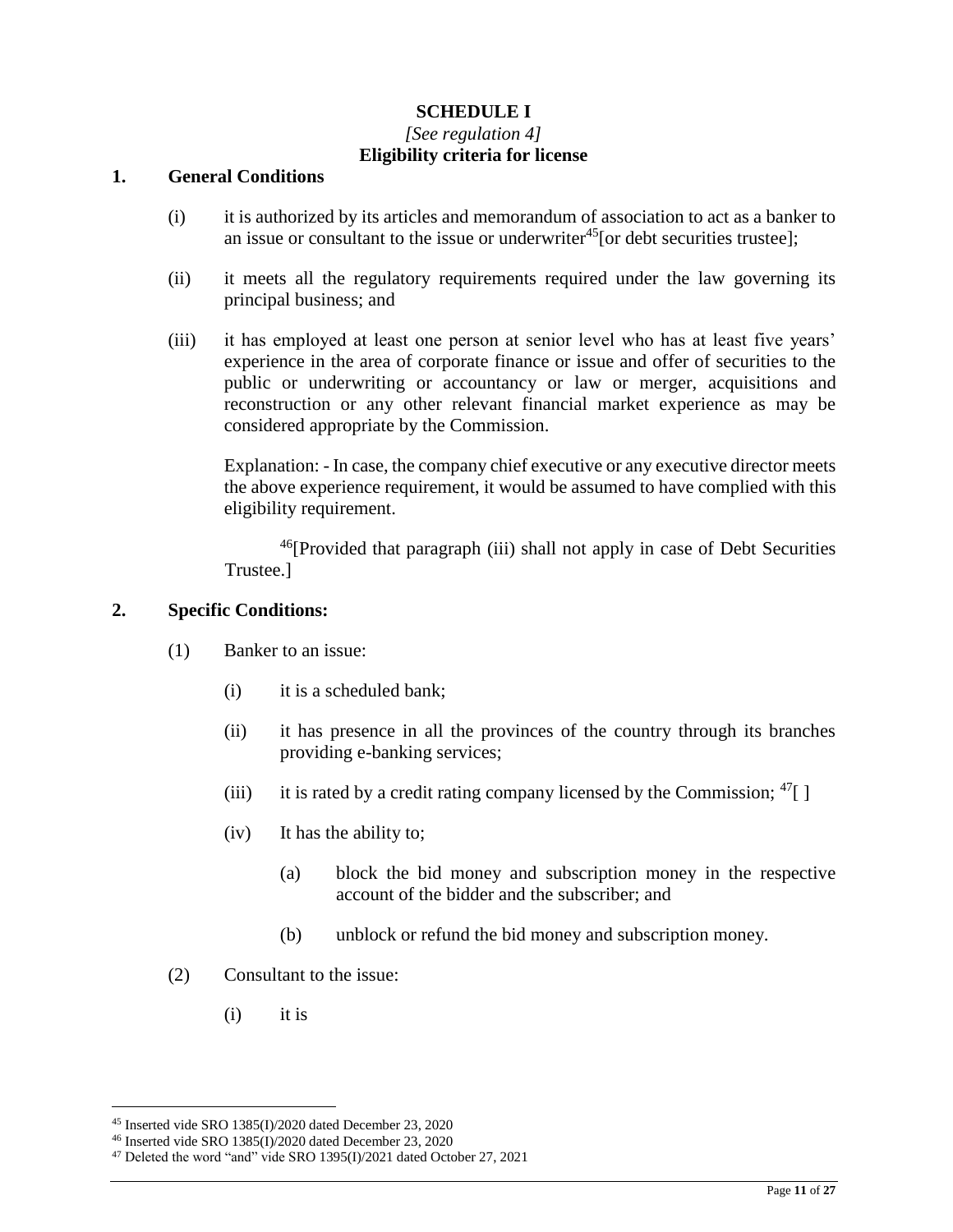- (a) a licensed securities broker or wholly owned subsidiary of a securities broker; or
- $^{48}$ [(ai) a scheduled bank registered with the securities exchange as market maker for debt securities; or
- (aii) a development financial institution registered with the securities exchange as market maker for debt securities; or
- (aiv) an investment finance service license holder registered with the securities exchange as market maker for debt securities; or
- (b) a wholly owned subsidiary of a scheduled bank or a wholly owned subsidiary of a development financial institution; or
- (c) any other company allowed by the Commission.

<sup>49</sup> [Provided that Scheduled bank, Development finance institution and investment finance company can only act as Consultant to the Issue in case of public offering of debt securities and Growth Enterprise market.]

- (ii) in case of a securities broker, it has obtained management rating  $50$  [or a broker fiduciary rating] from a credit rating company licensed by the Commission;  $51$ [ ]
- (iii) in case of wholly owned subsidiaries of a securities broker, scheduled bank or a development financial institution and any other company allowed by the Commission, it complies with the following conditions:
	- (a) it has minimum equity of Rs 2 million; and
	- (b) its sponsors and promoters, substantial shareholders, chief executive and directors fulfil the fit and proper criteria as specified in **Schedule III**.

<sup>52</sup>[omitted]

(3) Underwriter:

<sup>48</sup> Inserted vide SRO 818(I)/2020 dated September 7, 2020

<sup>49</sup> Inserted vide SRO 818(I)/2020 dated September 7, 2020

<sup>50</sup> Inserted vide SRO 1395(I)/2021 dated October 27, 2021

<sup>51</sup> Deleted the word "and" vide SRO 818(I)/2020 dated September 7, 2020

 $52$  Deleted the text "(iv) in case of scheduled bank, investment finance service license holder and development financial institution registered with the securities exchange as market maker for debt securities, it must be compliant with all the requirements laid down by the securities exchange relating to market making." vide SRO 1395(I)/2021 dated October 27, 2021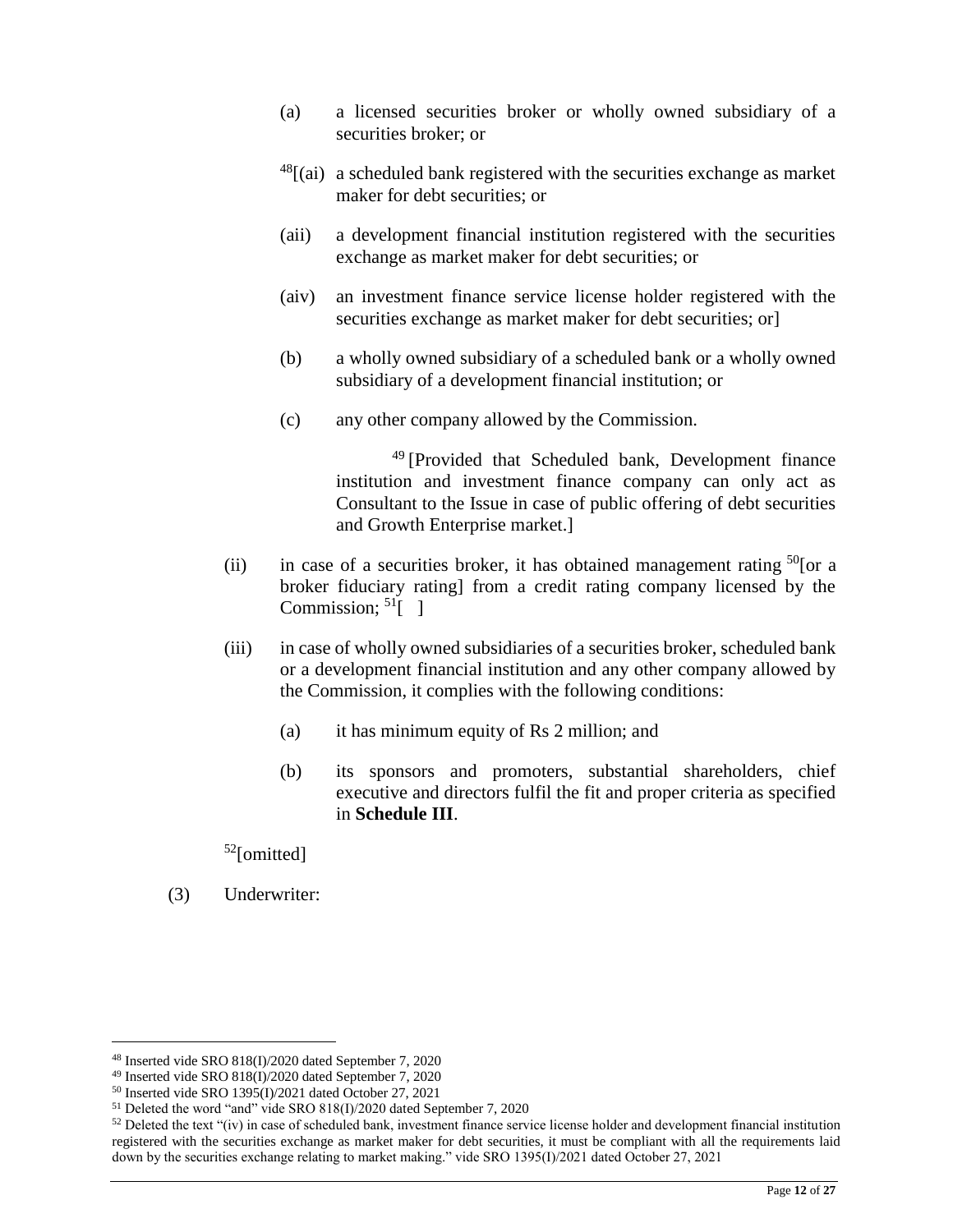- $^{53}$ [(i) it is a scheduled bank, a development financial institution, Mutual Funds compliant with non-banking finance companies framework or a licensed securities broker; and]
- (ii) its credit rating, assigned by a credit rating agency licensed by the Commission, is not less than A- (long Term) and  $54$ [A2] (short term).

<sup>55</sup>[Provided that a Trading and Self-Clearing category securities broker with a minimum Broker rating as may be specified by the Commission shall be eligible for the purposes of sub-regulation (5) of regulation 3 of the Public Offering Regulations, 2017 subject to the condition that the amount to be underwritten shall not exceed three times of networth of such securities broker and such other conditions as may be imposed by the Commission.]

- $56$ [(4) Debt Securities Trustee:
	- (i) it is a wholly owned subsidiary set up by a scheduled bank or a development financial institution or a depository company for carrying out the activities of debt securities trustee;
	- (ii) it is any other company allowed by the Commission;
	- (iii) it is authorized by its memorandum of association to act as a Debt securities trustee;
	- (iv) its equity is not less than fifty million rupees;
	- (v) its entity credit rating, assigned by a credit rating company licensed by the Commission, is not less than A- (single A minus) and such rating is not more than six months old;
	- (vi) it has necessary infrastructure for performing efficient and uninterrupted functions as debt securities trustee; and
	- (vii) its chief executive or any of its executive directors or the senior management officer heading the Debt securities trustee function has at least three years' experience of providing services as a Debt securities trustee or has at least three years' experience of working at the senior management level in any regulated financial services sector.]

<sup>&</sup>lt;sup>53</sup> Substituted for the text "(i) it is a scheduled bank  $^{53}$ , a development financial institution] or a licensed securities broker; and" vide SRO 818(I)/2020 dated September 7, 2020

<sup>54</sup> Substituted for the expression "A3" vide S.R.O. 1569(I)/2018 dated December 26, 2018.

<sup>&</sup>lt;sup>55</sup> Inserted vide SRO  $76$  (I)/2020 dated February 3, 2020

<sup>56</sup> Inserted vide SRO 1385(I)/2020 dated December 23, 2020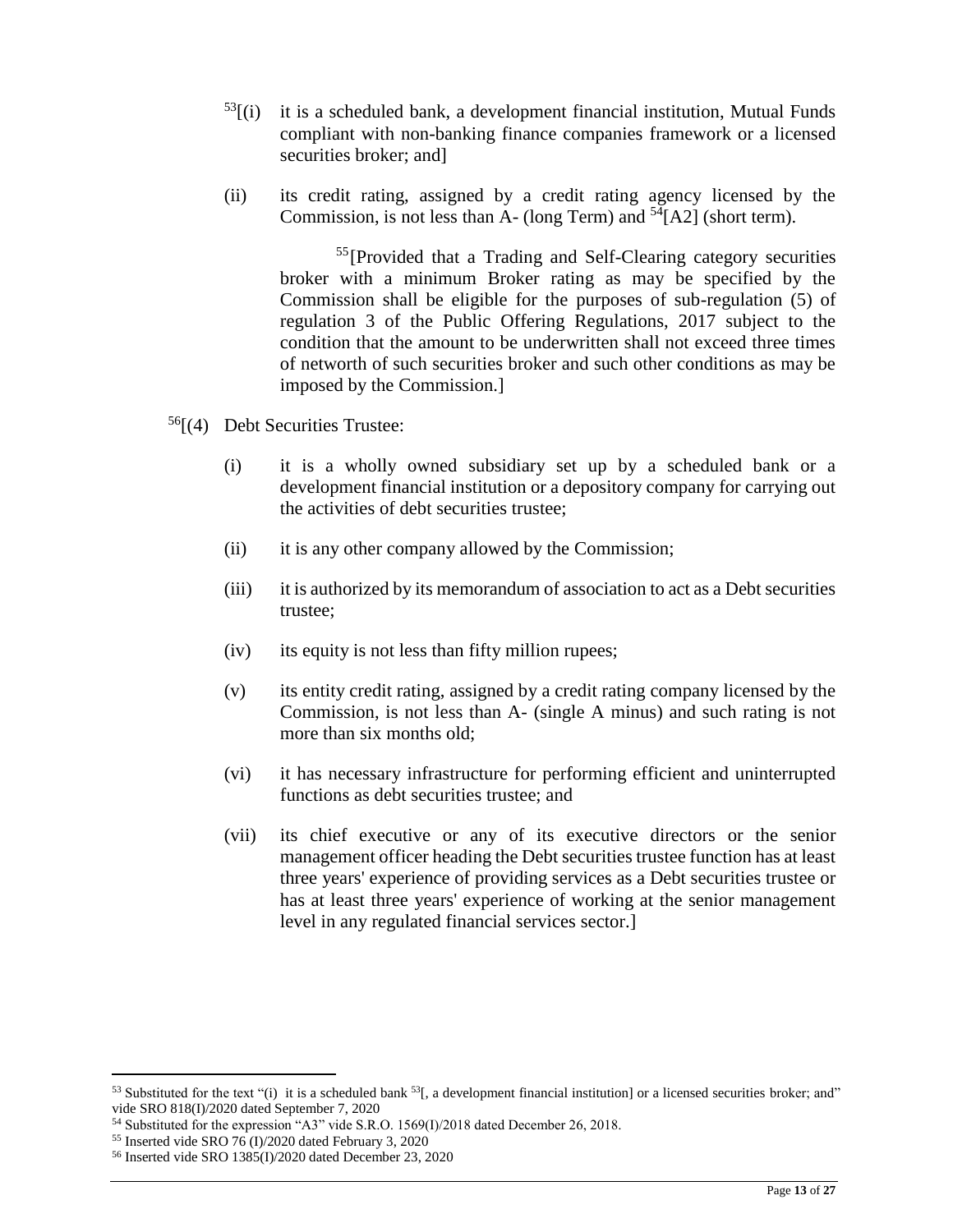# <sup>57</sup>[**SCHEDULE II**

# **[**See regulation 5 and 7**]**

| Sr. No. | Name of regulated securities activity | <b>Fresh license fee</b> |
|---------|---------------------------------------|--------------------------|
|         | Consultant to the issue               | Rs. $200,000/-$          |
|         | Underwriter                           | Rs. $250,000/$ - "       |
| 58[3    | <b>Debt Securities Trustee</b>        | $Rs.100,000/-$ ]         |
|         |                                       |                          |

 $\overline{a}$ 

| Sr. No.    | Name of regulated securities activity | <b>Fresh license fee</b> | License renewal fee |
|------------|---------------------------------------|--------------------------|---------------------|
|            | Banker to an issue                    | $\text{Rs.}500.000/-$    | $Rs.250.000/-$      |
|            | Consultant to the issue               | $\text{Rs. } 200.000/-$  | $Rs. 100,000/-$     |
| . <u>.</u> | Underwriter                           | $R_s$ , 500,000/-        | $Rs. 100,000/-$     |

All the fees indicated above shall be paid through a bank challan in favour of the Securities and Exchange Commission of Pakistan. <sup>58</sup> Inserted vide SRO 1385(I)/2020 dated December 23, 2020

<sup>57</sup> Substituted for the Schedule II vide SRO 76 (I)/2020 dated February 3, 2020 **SCHEDULE II [***See regulation 5 and 7***]**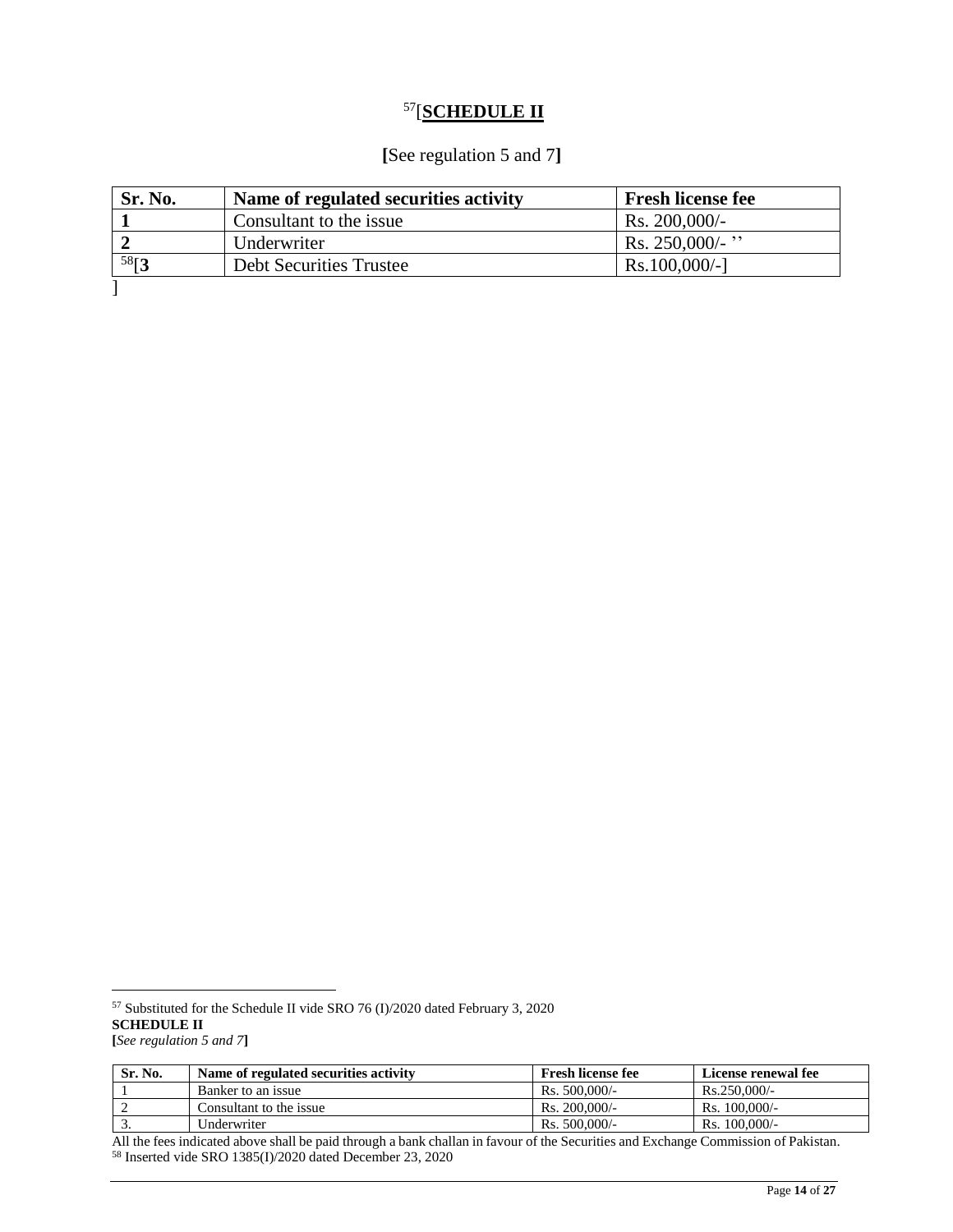### **SCHEDULE III**

#### **[***See regulation 4 and schedule I***]**

### **FIT & PROPER CRITERIA FOR SPONSORS AND PROMOTERS, CHIEF EXECUTIVE AND DIRECTORS OF THE CONSULTANT TO THE ISSUE**

(1) The fitness and propriety of any person shall be assessed by taking into account all the relevant factors including but not limited to the following:

- (a) Integrity and track record of such person;
- (b) Financial soundness of such a person;
- (c) Competence and capability of the person; and
- (d) Conflict of interest of such person with the business of the consultant to the issue

Provided that  $1(c)$  and (d) shall not be considered while assessing the fitness & propriety of sponsors and promoters and substantial shareholders of the consultant to the issue.

(2) The Fit and Proper Criteria is perpetual in nature and the company shall ensure compliance with the provisions of Fit and Proper Criteria.

### **ASSESSMENT OF FITNESS AND PROPRIETY**

#### **(a) Integrity and Track Record**

A person shall not be considered Fit and Proper if he:

- (i) has been convicted of an offence involving moral turpitude;
- (ii) has been involved in the mismanagement of investments, financial or business misconduct, fraud etcetera;
- (iii) has been the subject to adverse findings, after conducting an inquiry, by the Commission or any other regulatory or professional body or government agency;
- (iv) has been actively involved in the management of a company or firm whose registration or license has been revoked or cancelled or which has gone into liquidation or other similar proceedings due to mismanagement of affairs, financial misconduct or malpractices;
- (v) is ineligible, under the Act,  $[Comparies Act]<sup>59</sup>$  or any other legislation or regulation, from acting as a director or serving in a managerial capacity of any other company;
- (vi) has entered into a plea bargain arrangement with the National Accountability Bureau  ${}^{60}$ [:

<sup>59</sup> Substituted for the word "Ordinance" vide S.R.O. 1569(I)/2018 dated December 26, 2018.

 $60$  Substituted for the semi colon (;) vide SRO 555(1)/2021 dated April 29, 2021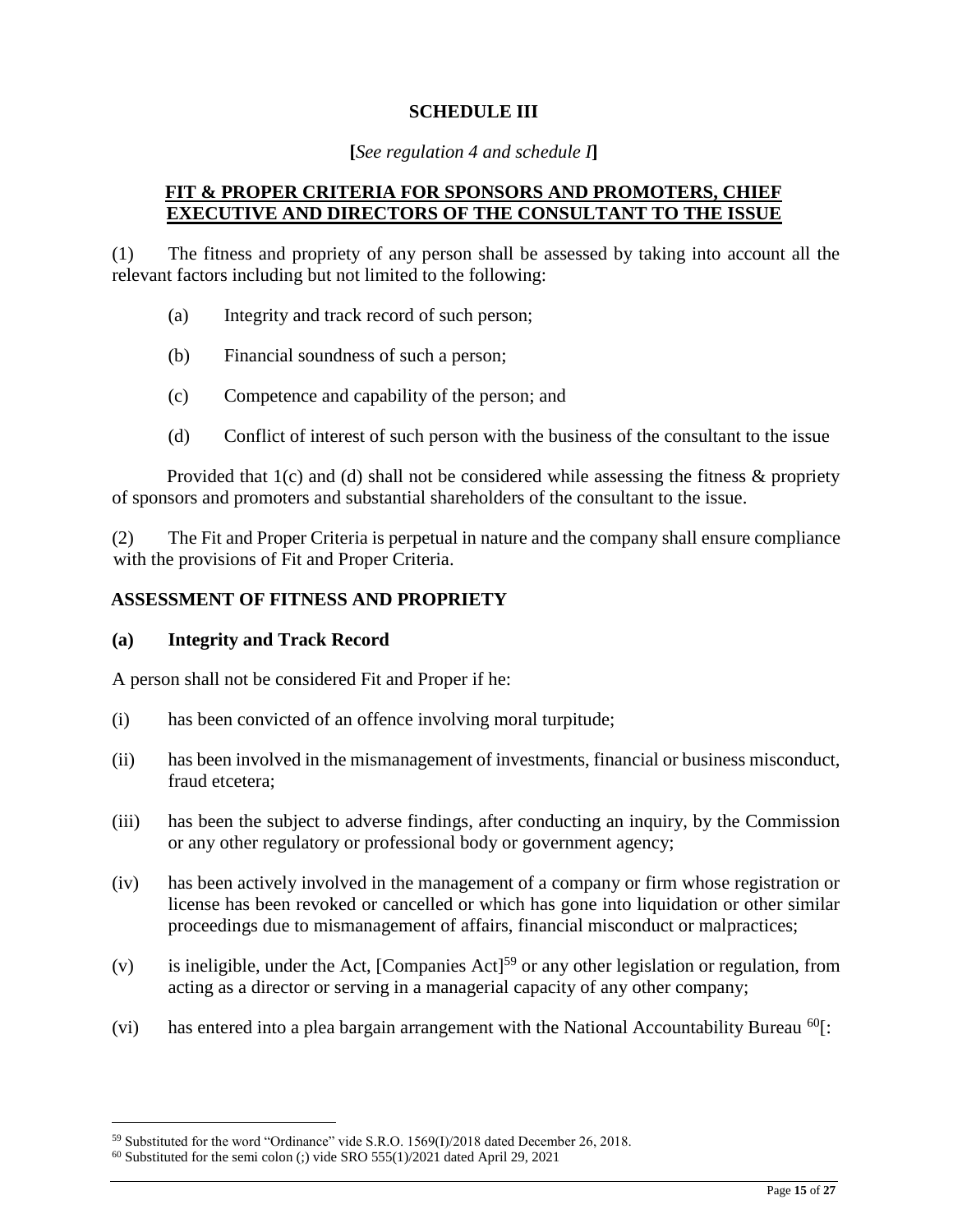Provided that individuals subject to fit and proper criteria shall provide an affidavit stating that no investigation is initiated by any Law Enforcement Agency (LEA) against such person and in case of any investigation has been initiated, the fact must be disclosed.

Provided further that in case of any investigation initiated by LEAS against CEO or any director of the subject company, the board of directors of the company shall decide whether to retain such CEO or director and record reasons in writing for the same.];

- (vii) in case of promoters or substantial shareholder of the company, does not have the requisite disclosed and verifiable financial resources; and
- (viii) in case of promoters or sponsors or substantial shareholders of a company, does not have special knowledge of matters which the company may have to deal with as a Consultant to the issue.

### **(b) Financial soundness**

In determining a person's financial soundness, the following shall be considered:

- (i) whether such person's financial statements or record including wealth statements or income tax returns or assessment orders are available;
- (ii) whether the person has been declared by a court of competent jurisdiction as defaulter in repayment of loan to a financial institution;
- (iii) whether any instance of overdue or past due payment to a financial institution, irrespective of amount, is appearing in the overdue column of latest CIB report of the person and of the companies, firms, sole proprietorship etc. where the person is a chief executive, director (other than nominee director), owner or partner etc.

Provided that the Commission shall provide an opportunity of making representation to the person in case of overdue or past due payment;

Provided further that the following exceptions may be granted by the Commission for the purpose of this sub-clause in case where:-

- (a) Amount overdue is under litigation and the same is also appearing as amount under litigation in the CIB report; and
- (b) No overdue payment appearing in the overdue column in the subsequent latest CIB report;
- (iv) whether the person has applied to be adjudicated as an insolvent and his application is pending;
- (v) whether the person is an un-discharged insolvent;
- (vi) whether the person has been declared a defaulter by securities exchange, commodity exchange, clearing house, central depository and /or defaulted in payment of taxes in individual capacity or as a proprietary concern or any partnership firm or as director in an private unlisted and listed company; and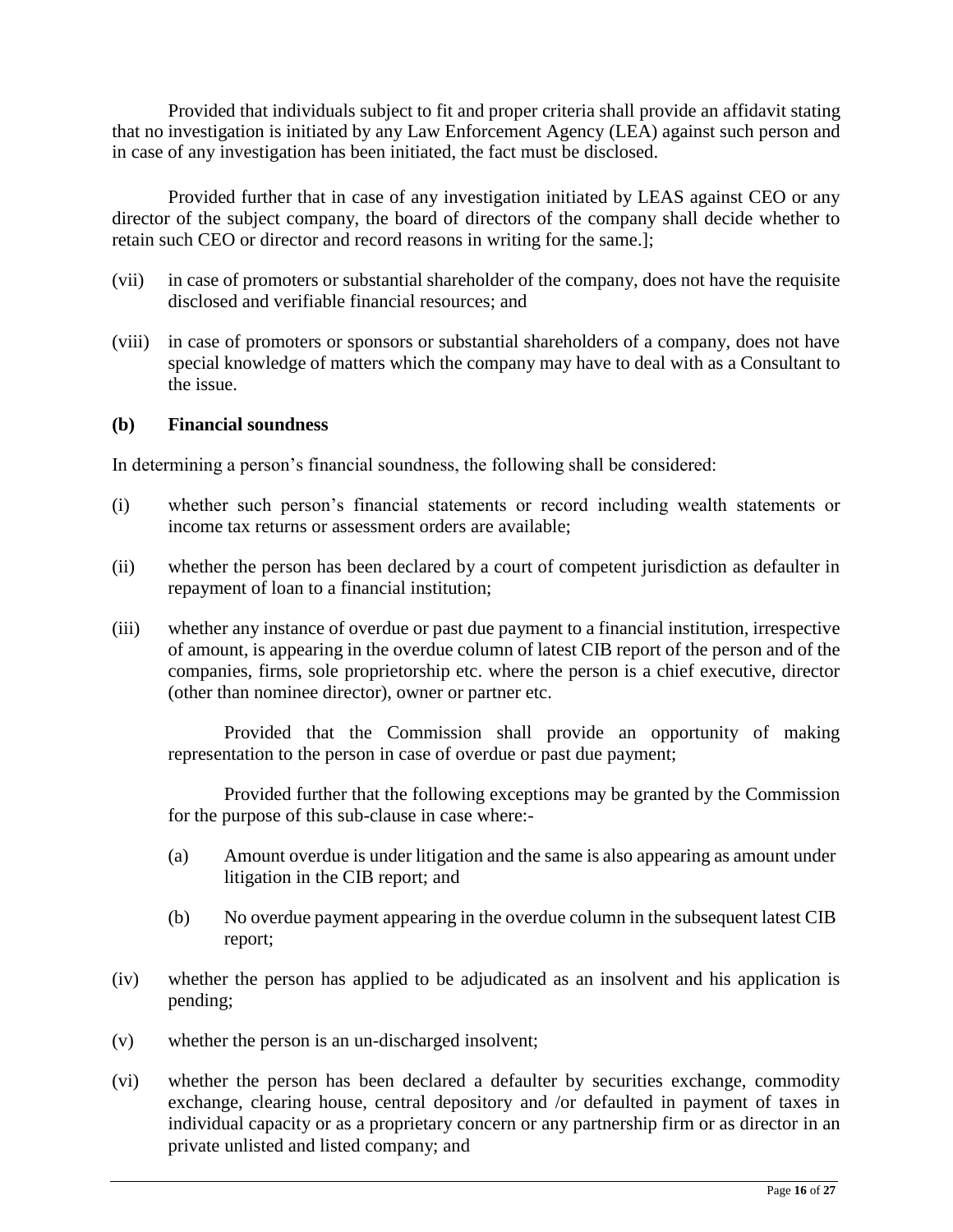(vii) whether the person has been a director and or/chief executive of any company or body corporate which has defaulted in payment of government duties/taxes.

### **(c) Competence and Capability**

In determining a person's competence and capability the following shall be considered:

- (i) the directors should be individuals  $<sup>61</sup>[$  and at least one director should have] management</sup> or business experience of at least five years at a senior level;
- (ii)  $62$  [At least one of the directors and all] senior management officer may have experience and knowledge in the field of Corporate Finance, Issue and offer of securities to the public or underwriting or accountancy or law or merger, acquisition and reconstruction or any other field ancillary to the capital market or financial market;
- (iii) the chief executive should have a minimum experience of seven years in a senior management position, preferably in capital market or financial market sector;
- (iv) the chief executive should have completed master's degree in business administration, accounting, finance, commerce, economics, statistics or mathematics from any university duly recognized by Higher Education Commission of Pakistan and demonstrated, through his qualification and experience, the capacity to successfully undertake the cognate responsibilities of the position; and
- (v) the persons must be fully conversant with the duties of chief executive and director as the case may be, as prescribed under the statutes, rules and Regulations, memorandum and articles of association and the code of corporate governance

#### **(d) Conflict of interest**

 $\overline{a}$ 

The directors and chief executive shall not be a director in any other company engaged in a similar business in Pakistan.

<sup>61</sup> Substituted for the word "having" vide SRO 555(1)/2021 dated April 29, 2021

 $62$  Substituted for the text "the directors and" vide SRO 555(1)/2021 dated April 29, 2021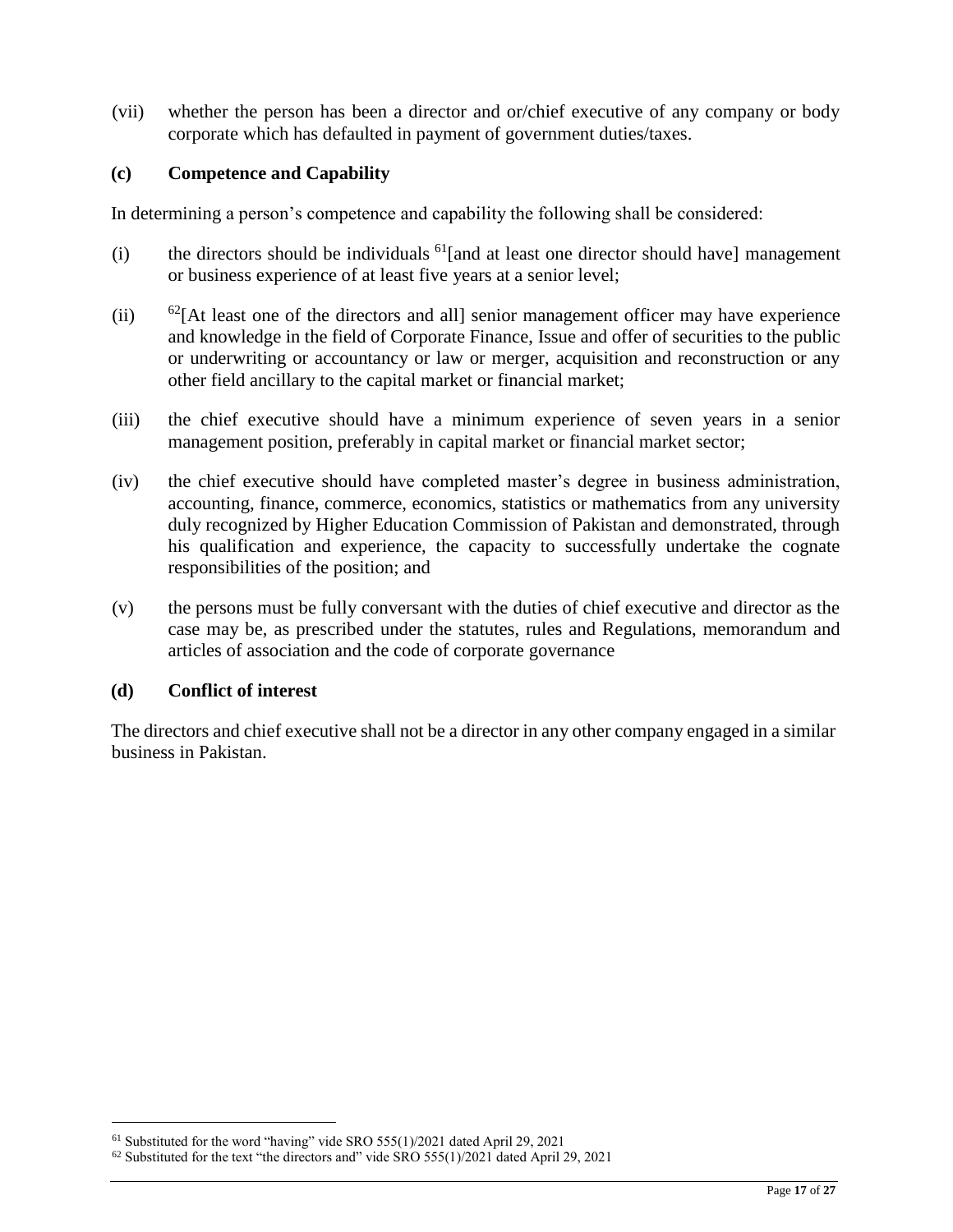### **FORM A**

#### [*See regulation 5(1)*]

### **APPLICATION FOR <sup>63</sup>[LICENSE] AS \_\_\_\_\_\_\_\_\_\_\_\_\_\_\_\_\_\_\* UNDER THE PUBLIC OFFERING (REGULATED SECURITIES ACTIVITIES LICENSING) REGULATIONS, 2017.**

To

 $\overline{a}$ 

The Securities and Exchange Commission of Pakistan (Full Address of SECP)

Pursuant to the decision of the board of directors (BOD) of ……..[name of applicant] …. taken in its meeting held on …….[date of meeting]**…..**, we hereby apply for license as \_\_\_\_\_\_\_\_\_\_\* under regulation 5 of the Public Offering (Regulated Securities Activities Licensing) Regulations, 2017. (the Regulations) read with section 68 of the Securities Act, 2015. The requisite information and documents mentioned at **Annexure I** of the Regulations are attached herewith.

| Date:      |  |
|------------|--|
| Signature: |  |
| Place:     |  |

\_\_\_\_\_\_\_\_\_\_\_\_\_\_\_\_\_\_\_\_\_\_\_\_\_\_

Name and designation of the chief executive, the company secretary or the chief financial officer duly authorized by the BoD through a resolution to sign and submit application for registration as  $*$ .

**\*** *Name of the regulated securities activity* 

**\*\*\*** 

<sup>63</sup> Substituted for the word "REGISTRATION" vide SRO 1395(I)/2021 dated October 27, 2021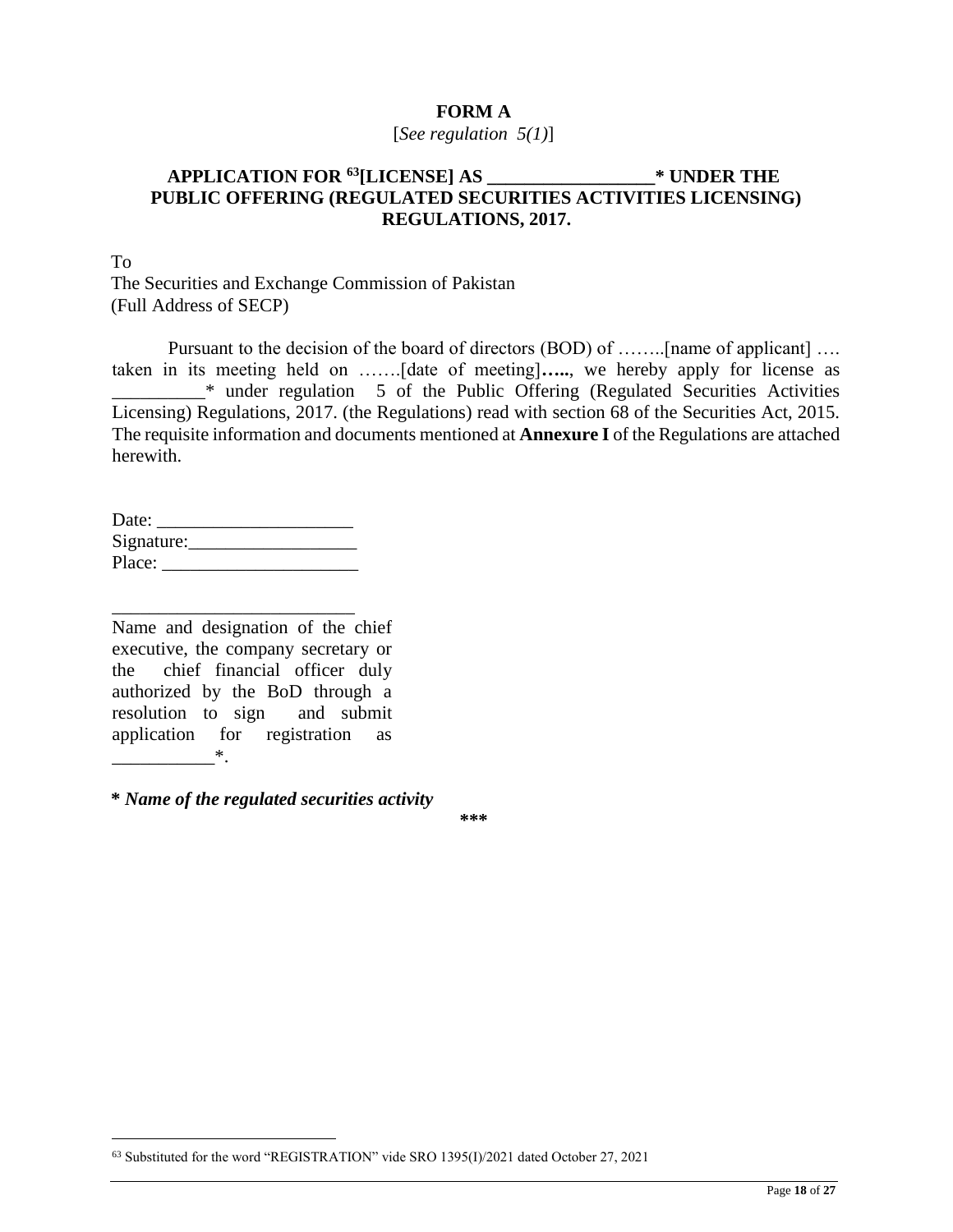#### **Annexure-I**

### [*See regulation 5(1)<sup>64</sup>[& Regulation 12 and Form A]*]

### **LIST OF DOCUMENTS TO BE SUBMITTED ALONGWITH APPLICATION UNDER REGULATION 5(1) FOR LICENCE**

 $<sup>65</sup>$ [The following documents and information shall be provided by the Applicant which is a licensed</sup> securities broker, a scheduled bank, a development financial institution, an investment finance service license holder, and who meets eligibility criteria as prescribed in Schedule I of these Regulations, to the Commission along with application under regulation 5(1) for license or under Regulation 12 for obtaining permission, where applicable:-]

- $^{66}$ [1. copy of Memorandum of Association of Applicant with enabling clause to act as Underwriter or Consultant to an issue or debt securities trustee;
- 2. undertaking from the Applicant that it is compliant with all the regulatory requirements of these regulations

(c) Detail of ongoing legal proceedings, if any, initiated against such group or company by the Commission; and

 $\overline{a}$ 

|  | 2.1 Detail of pending disputes:                                                |  |
|--|--------------------------------------------------------------------------------|--|
|  | $\blacksquare$ Methods of $\blacksquare$ Methods of Methods and $\blacksquare$ |  |

| <b>Nature of</b> | Name of the | Name and Place of Court /         | Amount   | Date of last | Decision taken in |  |
|------------------|-------------|-----------------------------------|----------|--------------|-------------------|--|
| dispute          | partv       | Tribunal where dispute is pending | involved | hearing      | the last hearing  |  |
| (-1-             | $-2-$       | $-3-1$                            | $-4-$    | $-5-$        | -6-1              |  |

2.2 List of financial or criminal offenses in which the applicant or any of its sponsors or directors has remained involved during the last three years.

2.3 Procedure for redressal of complaints lodged by the investors.

3.1 Last annual audited account and latest quarterly or half yearly accounts.

Profile of chief executive officer, chief financial officer, company secretary, compliance officer, directors and sponsors of the applicant [Name, qualification, experience and date of appointment. Directorship in other companies, if any, names of such other companies and date of appointment as director in such other companies.]

<sup>66</sup>[3.1a. Copy of memorandum and articles of association.]

3.2 Date-wise breakup of the Issues in which the applicant acted as banker to an issue or consultant to the issue or underwriter during the last three years, if any.

3.3 An affidavit on the pattern as specified in **Annexure-II** signed by the chief executive or director or any other officer of the applicant authorized to do so.

3.4 Any other information or document as required by the Commission.

3.5 Latest credit rating, where applicable " vide SRO 1395(I)/2021 dated October 27, 2021

<sup>64</sup> Inserted vide SRO 1395(I)/2021 dated October 27, 2021

<sup>65</sup> Substituted for the text "The following documents and information shall be provided to the Commission along with application under regulation 5(1) for license: -" vide SRO 1395(I)/2021 dated October 27, 2021

<sup>66</sup> Substituted for the text "**1. General and business information:** 

<sup>1.1</sup> Brief history of the applicant containing name of the applicant; date and place of its incorporation; date of commencement of business; length of experience, if any; names of its sponsors and promoters; group structure, if any.

<sup>1.2</sup> Address of the registered office of the applicant (postal address, postal code and telephone and fax numbers).

<sup>1.3</sup> Detail of ongoing legal proceedings, if any, initiated against the applicant by the Commission or any other regulatory authority.

<sup>1.4</sup> Detail of penal actions, if any, taken against the applicant during the last three years by the Commission or any other regulatory authority.

<sup>1.5</sup> In case any group or company of the applicant is already licensed under these Regulations, the following details shall be provided:

<sup>(</sup>a) Name of such group or company;

<sup>(</sup>b) Detail of warning notices, if any, issued to such group or company by the Commission during the last three years;

<sup>(</sup>d) Penal action, if any, taken against such group or company by the Commission during the last three years.

**<sup>2.</sup> Other information:**

<sup>2.4</sup> Any other information considered relevant to the business of the applicant as banker to an issue or consultant to the issue or underwriter.

**<sup>3.</sup> List of documents to be provided along with application:**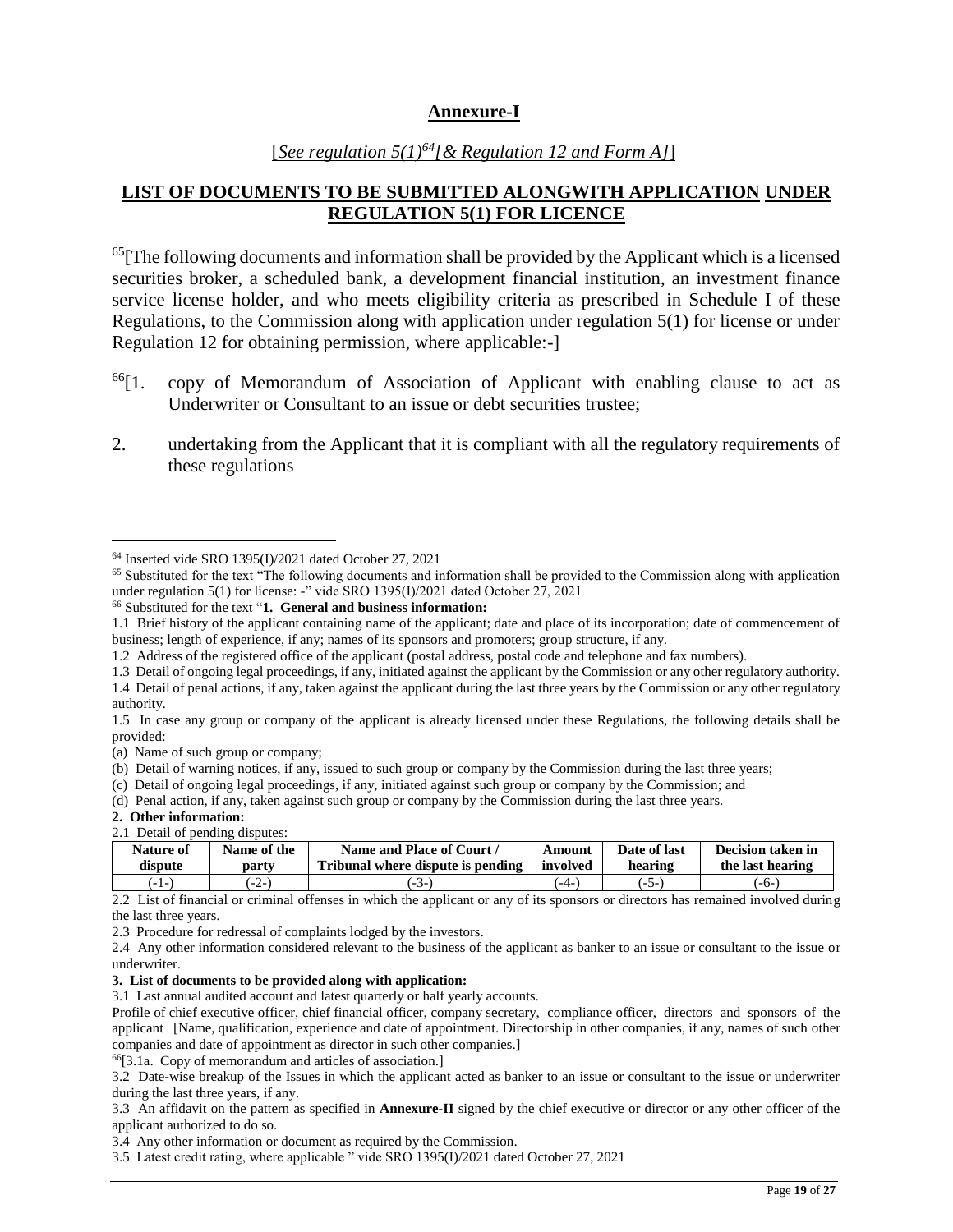- 3. latest Credit Rating/Broker Management rating/Broker fiduciary rating (where applicable) from a credit rating company duly licensed by the Commission.
- 4. in case of Banks DFIs or Investment Finance Services, to act as consultant to an issue, confirmation from securities exchange that the Applicant is registered/appointed with it as market maker and compliant with all relevant requirements;

DOCUMENTS REQUIRED IN CASE OF WHOLLY OWNED SUBSIDIARY OF A SECURITIES BROKER, A WHOLLY OWNED SUBSIDIARY OF A SCHEDULED BANK OR A WHOLLY OWNED SUBSIDIARY OF A DEVELOPMENT FINANCIAL INSTITUTION, AND A COMPANY UNDER CLAUSE 2(i)(C) OF SUB-PARAGRAPH (2) OF THE SCHEDULE I OF THE REGUALTIONS TO ACT AS CONSULTANT TO THE ISSUE & CLAUSE  $4(i)$  & $(ii)$  OF THE SCHEDULE I OF THE REGUALTIONS TO ACT AS DEBT SECURITIES TRUSTEE

- (i) Brief history of the applicant containing name of the applicant; date and place of its incorporation; date of commencement of business; length of experience, if any; names of its sponsors and promoters; group structure, if any, its associated companies
- (ii) Last annual audited account accounts.
- (iii) Address of the registered office of the applicant (postal address, postal code and telephone and fax numbers).
- (iv) Profile of chief executive officer, chief financial officer, company secretary, compliance officer, directors and sponsors of the applicant Name, qualification, experience and date of appointment. Directorship in other companies, if any, names of such other companies and date of appointment as director in such other companies.
- (v) Copy of memorandum and articles of association
- (vi) Detail of ongoing legal proceedings, if any, initiated against the applicant by the Commission or any other regulatory authority.
- (vii) An affidavit on the pattern as specified in Annexure-II signed by the chief executive or director or any other officer of the applicant authorized to do so.
- (viii) Latest Credit Rating/management rating (where applicable) from credit rating company duly licensed by the Commission
- (ix) Detail of penal action taken against company or its director, CEO or sponsors
- (x) In case any group or company of the applicant is already licensed under these Regulations, the following details shall be provided:
	- (a) Name of such group or company;
	- (b) Detail of warning notices, if any, issued to such group or company by the Commission during the last three years;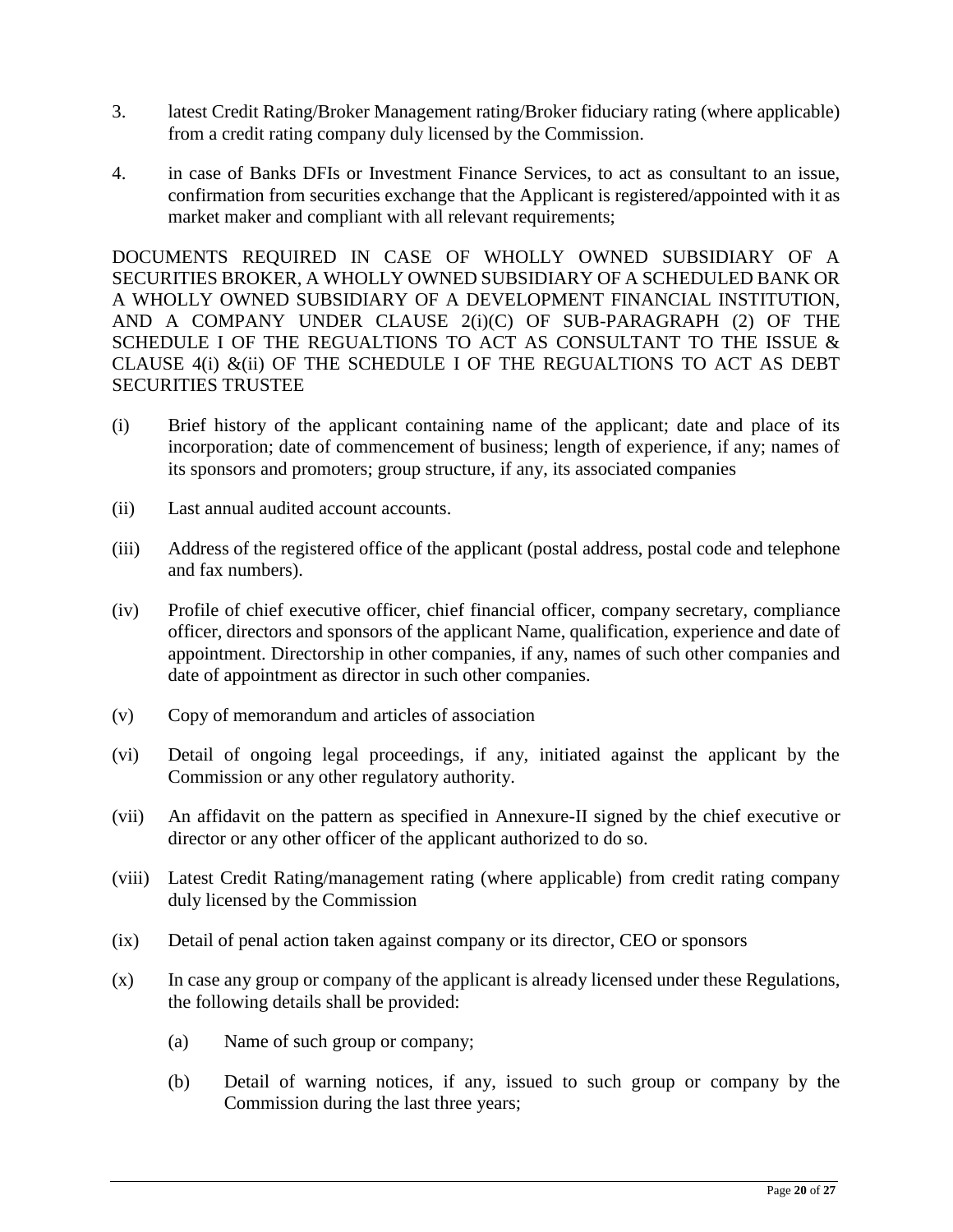- (c) Detail of ongoing legal proceedings, if any, initiated against such group or company by the Commission; and
- (d) Penal action, if any, taken against such group or company by the Commission during the last three years.
- (xi) List of financial or criminal offenses in which the applicant or any of its sponsors or directors has remained involved during the last three years.
- (xii) Procedure for redressal of complaints lodged by the investors.
- (xiii) Date-wise breakup of the Issues in which the applicant acted as consultant to the issue or underwriter or debt securities trustee during the last three years, if any
- (xiv) Any other information required by Commission.]

#### *Instructions:-*

- (a) The applicant must submit application for seeking licence under sub-regulation (1) of regulation 5 on **Form A** duly filled in and signed, together with supporting documents to the Securities and Exchange Commission of Pakistan.
- (b) All columns of the application on **Form A** should be filled in. In case a column is not relevant or not applicable, the same should also be filled in as "Not Applicable" or "Not Relevant".
- (c) Information, which needs to be supplied in more details may be provided on separate sheets and attached to the application.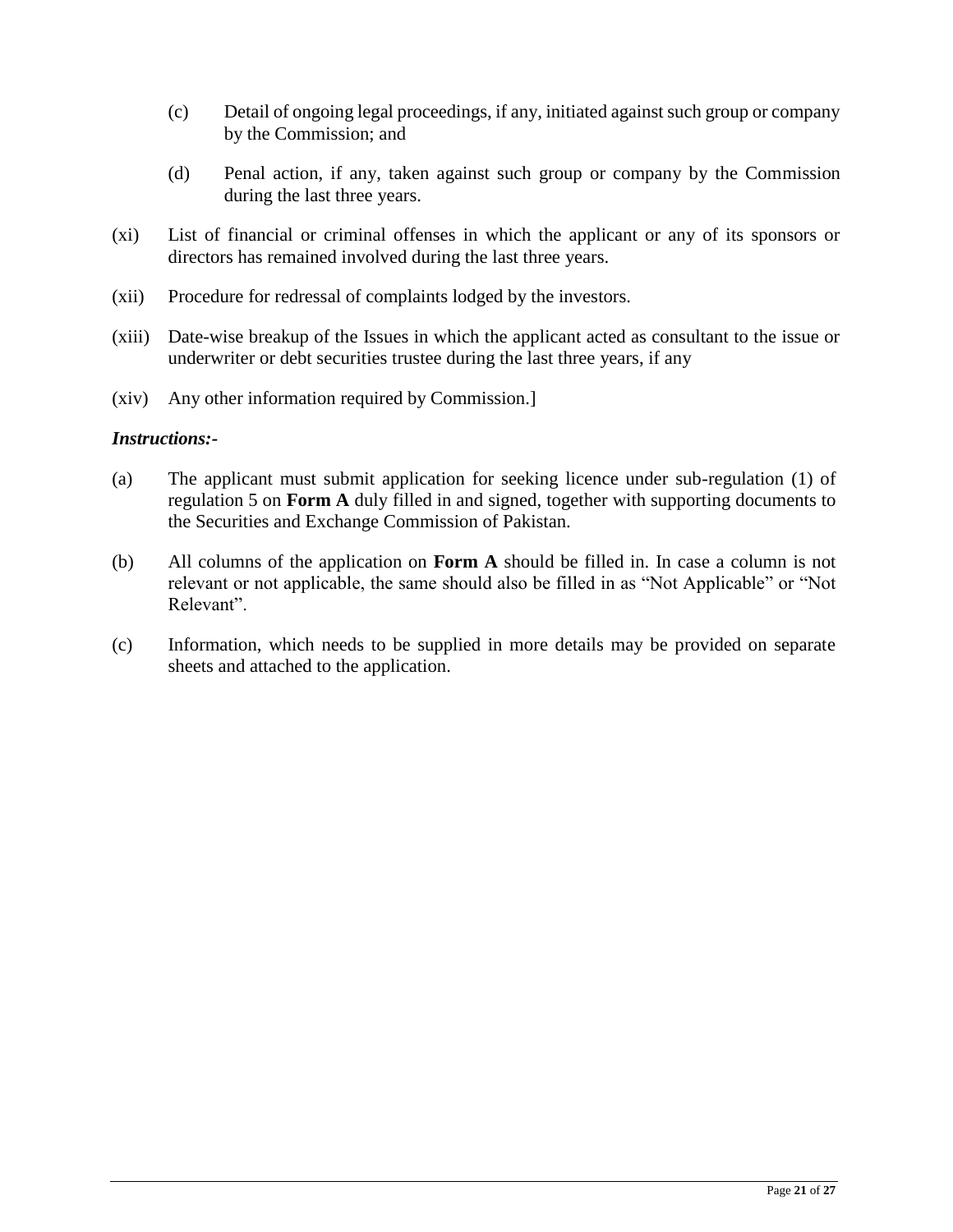### **Annexure-II**

### [*See <sup>67</sup>[clause vii] of Annexure I*)

*(On stamp paper of appropriate value)*

#### **AFFIDAVIT**

|                           | son/daughter/wife of |  | adult, resident of        |
|---------------------------|----------------------|--|---------------------------|
|                           |                      |  | and                       |
| holding CNIC/Passport No. |                      |  | do hereby state on solemn |
| affirmation as under:-    |                      |  |                           |

- 1. That I am the chief executive/director of ..……(name of the applicant)…… and as such I am well conversant with the facts stated below.
- 2. That the statements made and the information and documents provided along with the application for licence as\_\_\_\_\_\_\_\_\_\_\_\* under the Public Offering (Regulated Securities Activities Licensing) Regulations, 2017. are correct to the best of my knowledge and belief and no facts have been concealed.
- 3. That the Securities and Exchange Commission of Pakistan will be notified of any change in the information provided to it along with the application for licence under regulation 5 of the said Regulations during the period the applications for licence is being considered.
- 4. That all the documents provided to the Securities and Exchange Commission of
- $68$ [5. That the .....(name of applicant)..... is compliant with all the regulatory requirements of these regulations.]

Pakistan are true copies of the originals.

That I do hereby verify that the statements made above are correct to the best of my knowledge and belief and nothing has been concealed therein.

#### **DEPONENT**

The Deponent is identified by me

| <b>Signature</b> |                 |
|------------------|-----------------|
|                  | <b>ADVOCATE</b> |
|                  | (Name and Seal) |
|                  |                 |

Solemnly affirmed before me on this \_\_\_\_\_\_ day of \_\_\_\_\_\_\_\_\_\_\_\_\_\_\_ at \_\_\_\_\_\_\_\_\_\_\_\_\_\_\_ by the Deponent above named who is identified to me by \_\_\_\_\_\_\_\_\_\_\_\_\_\_, Advocate.

**Signature\_\_\_\_\_\_\_\_\_\_\_\_\_\_\_\_\_\_\_\_\_\_\_\_\_\_\_\_\_\_** 

#### **OATH COMMISSIONER FOR**

<sup>67</sup> Substituted for the expression "para 3.4" vide SRO 1395(I)/2021 dated October 27, 2021

 $68$  Inserted vide SRO 1395(I)/2021 dated October 27, 2021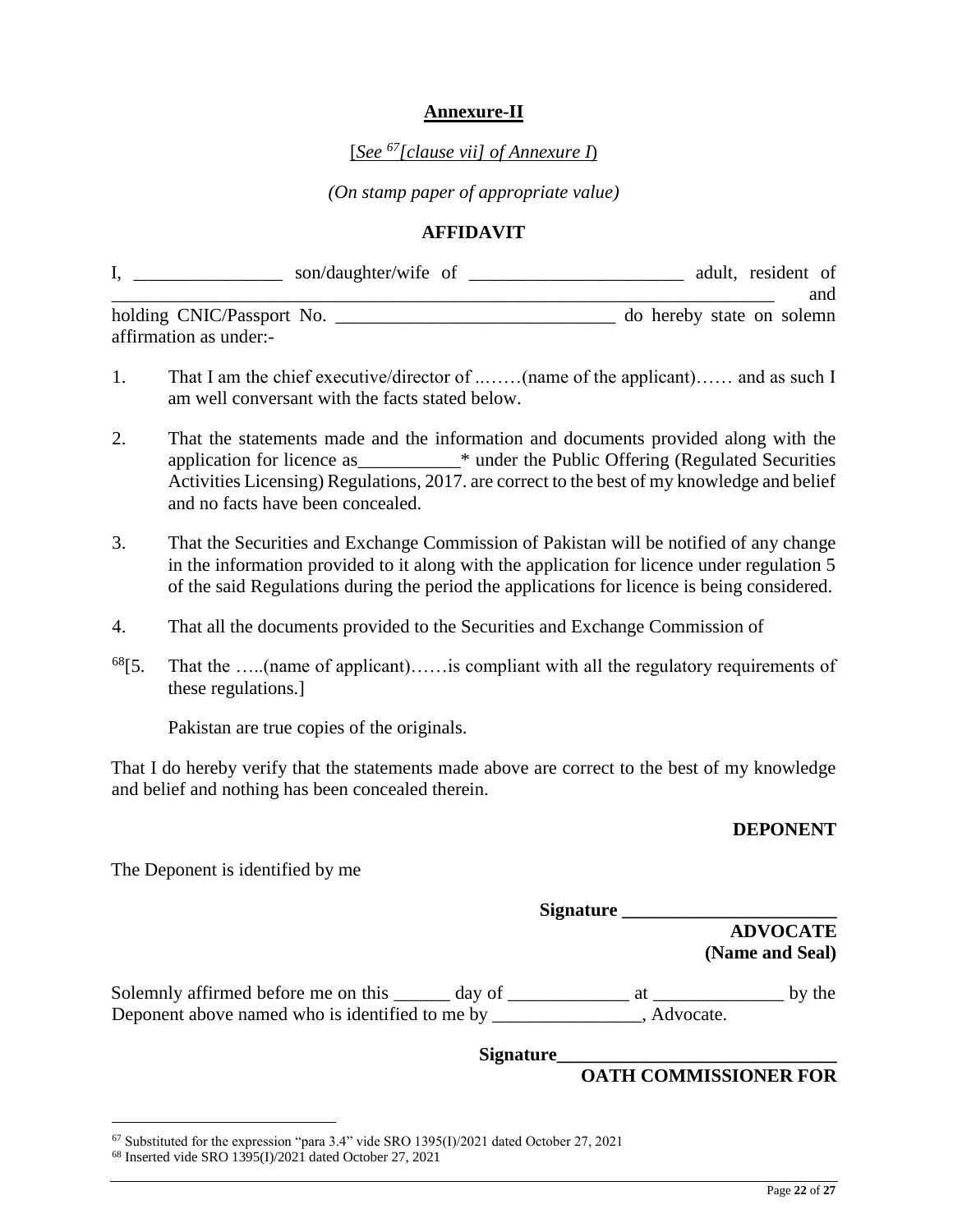# **TAKING AFFIDAVIT**

**(Name and Seal) \*** *Name of the regulated securities activity*  **\*\*\***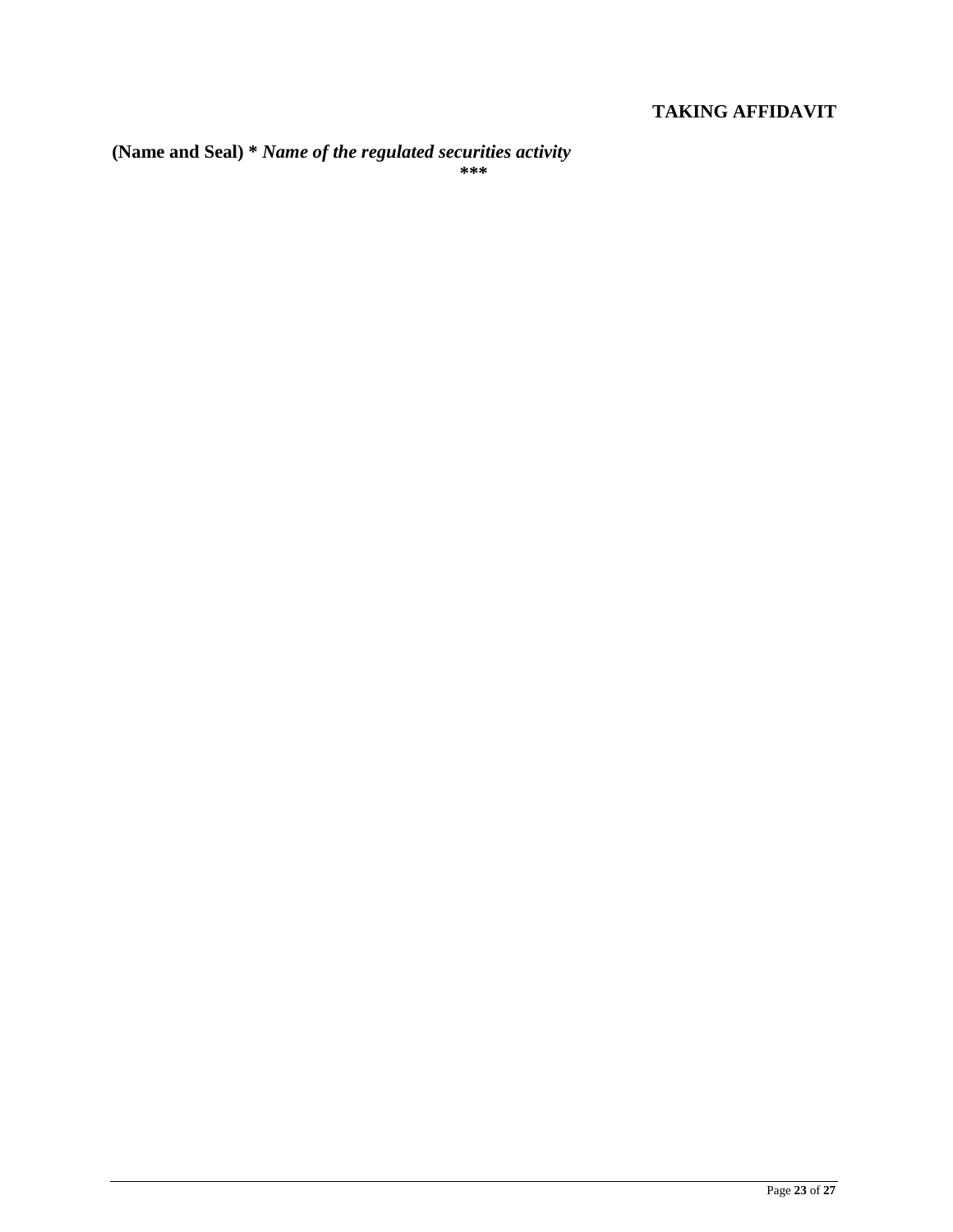# **Form-B**

### *[see Regulations 6(3)]*

### **SECURITIES AND EXCHANGE COMMISSION OF PAKISTAN LICENCE AS \_\_\_\_\_\_\_\_\_\_\_\_\_\_\_\_\_\_\_\_\_\_\_\_\_\_\***

Islamabad, the .. *(date)*………

Licence No. ……………….

1. The Securities and Exchange Commission of Pakistan, having considered the application for licence as  $*$  under regulation  $5(1)$  of the Public Offering (Regulated Securities Activities Licensing) Regulations, 2017. (the Regulations) by …… *[Name of the applicant]* ……. and being satisfied that the said ......*[Name of the applicant]*…… is eligible for licence and that it would be in the interest of the securities market so to do, hereby grants licence, in exercise of the powers conferred by regulation 6(2) of the Regulations to .…*[Name of the applicant*] … as \* to carry out the activities as specified in the Regulations subject to the condition that …*.[Name of the applicant]…*. shall comply with all the provisions of the Regulations, Public Offering Regulations 2017 and other conditions that may be imposed hereafter.

2. Unless cancelled or suspended this licence is valid for a period of one year from the date of this licence or the existence of …..*[Name of the applicant]*….., whichever is earlier provided that it remains eligible under the Regulations for licence as \_\_\_\_\_\_\_\_\_\_\_\_\_\_\_\_\_\_\_

> For and on behalf of the Securities and Exchange Commission of Pakistan (Authorized Signatory)

\*\*\*

**\*** *Name of regulated securities activity*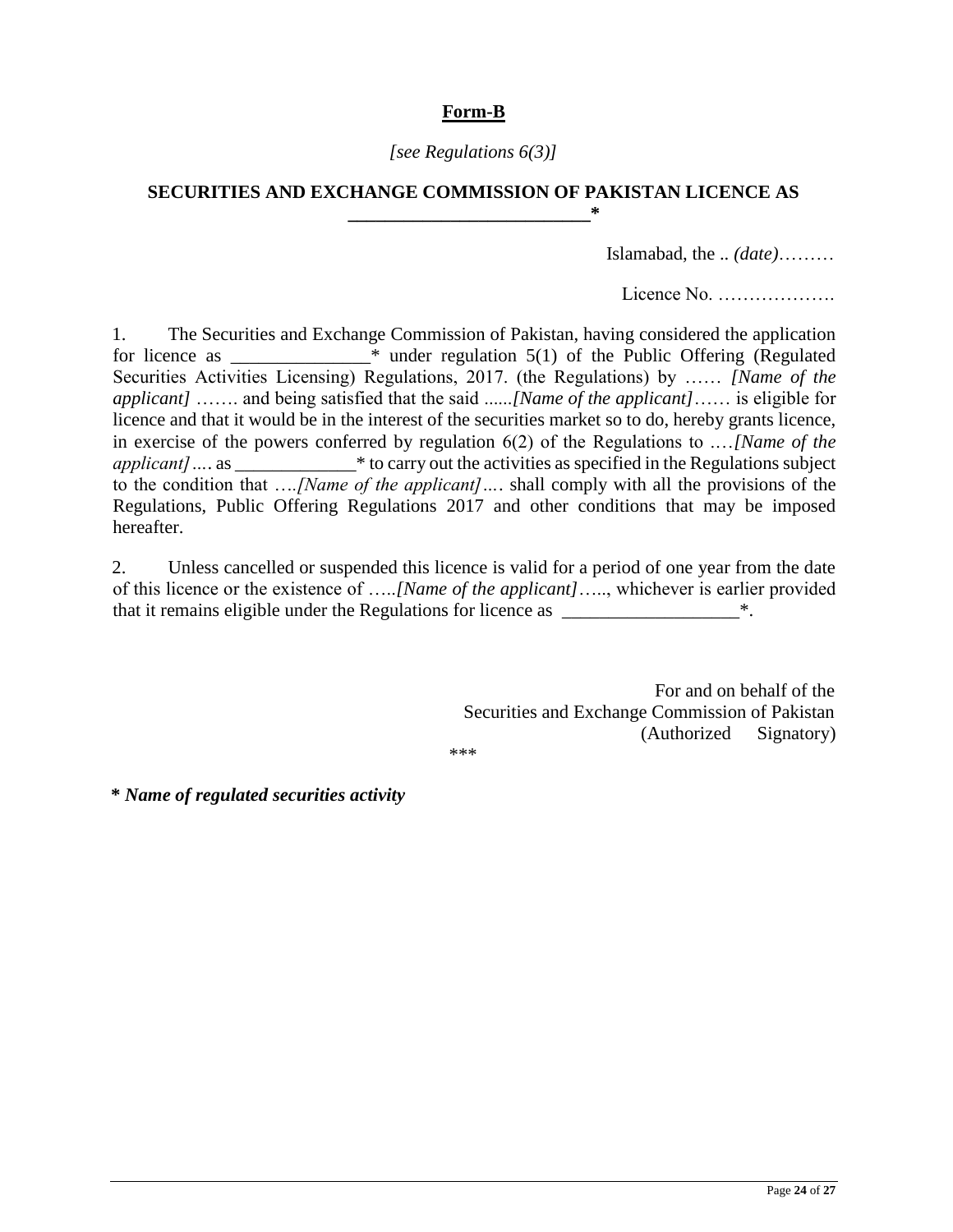# **FORM-C**

### *[see regulation 7(1)]*

# **APPLICATION FOR RENEWAL OF LICENCE AS \_\_\_\_\_\_\_\_\_\_\_\_\_\_\_\_\_\***

To,

 $\overline{a}$ 

The Securities and Exchange Commission of Pakistan

Pursuant to the decision of the Board of Directors of …. *[Name of the Applicant]*..... taken in its meeting held on ……*[Date of Meeting]*….., we hereby apply for renewal of licence as an \_\_\_\_\_\_\_\_\_\_\_\_\_\_\_\_\_\_\_\_\_\_\_\_\_\_\_\_\* under sub-regulation (1) of regulation 7 of the Public Offering (Regulated Securities Activities Licensing) Regulations, 2017. <sup>69</sup>[ ]

Date: \_\_\_\_\_\_\_\_\_\_\_\_\_\_\_\_\_\_\_\_\_

Signature:\_\_\_\_\_\_\_\_\_\_\_\_\_\_\_\_\_\_

Place: \_\_\_\_\_\_\_\_\_\_\_\_\_\_\_\_\_\_\_\_\_

\_\_\_\_\_\_\_\_\_\_\_\_\_\_\_\_\_\_\_\_\_\_\_\_\_\_

Name and designation of the chief executive, the company secretary or the chief financial officer duly authorized by the BoD through a resolution to sign and submit application for registration as \_\_\_\_\_\_\_\_\_\_\_\*.

\*\*\*

**\*** *Name of regulated securities activity* 

<sup>69</sup> Deleted the text "The information and documents mentioned in **Annexure-III** are attached herewith." Vide SRO 76 (I)/2020 dated February 3, 2020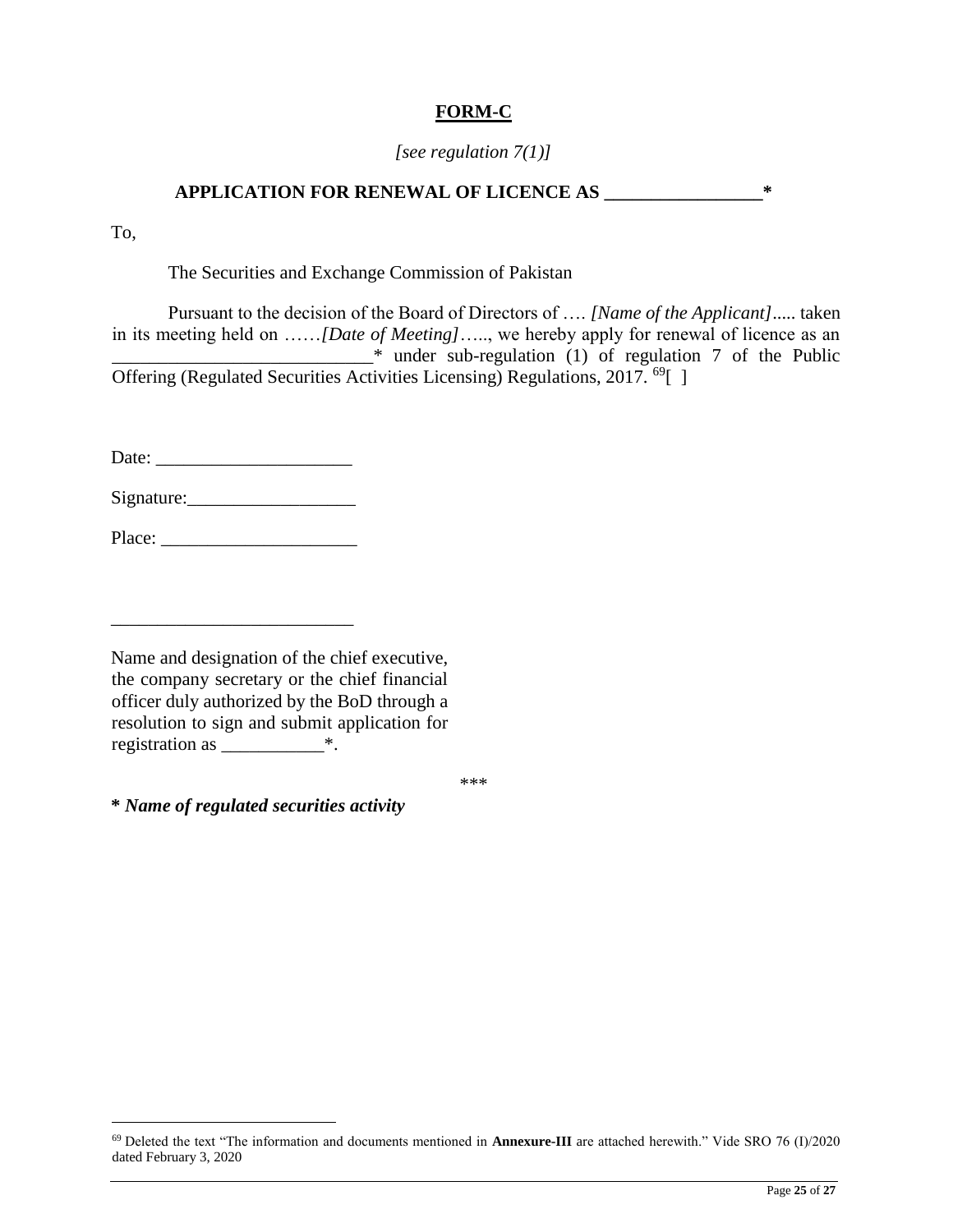$70$ [omitted]

**\*\*\*** 

[*See regulation 7(1)*]

 $\overline{a}$ 

**INFORMATION TO BE PROVIDED ALONGWITH APPLICATION FOR RENEWAL OF LICENSE** 

The following information shall be provided, along with application for renewal of license:

9. Declaration that the applicant is in compliance with all the applicable provisions of the Act and these Regulations.

<sup>70</sup> Deleted the text "**Annexure-III**

<sup>1.</sup> Details of the non-compliance, if any, during the last one year, with any provision of these Regulations.

<sup>2.</sup> Details of the non-compliance, if any, with any of the terms and conditions of the license.

<sup>3.</sup> Details of non-compliance, if any, with any provisions of agreement executed during the last one year.

<sup>4.</sup> Details of legal proceedings, if any, initiated against it and penal actions taken against it and penalty imposed by the Commission or any other regulatory authority during the last one year.

<sup>5.</sup> Copy of the last year's annual audited accounts and latest half-year and quarterly accounts. 6. Copy of credit rating, where applicable

<sup>7.</sup> In case of underwriter, company-wise and security-wise break-up of issues underwritten during the last one year including total size of the issue, amount underwritten and offer price of the security, company-wise and security-wise breakup of amount takenup as its underwriting obligations

<sup>8.</sup> In case of banker to an issue and consultant to the issue, details of the issues where the applicant provided its services as banker to an issue or consultant to the issue.

<sup>10.</sup> Details of the complaints received and their status" vide SRO 76 (I)/2020 dated February 3, 2020